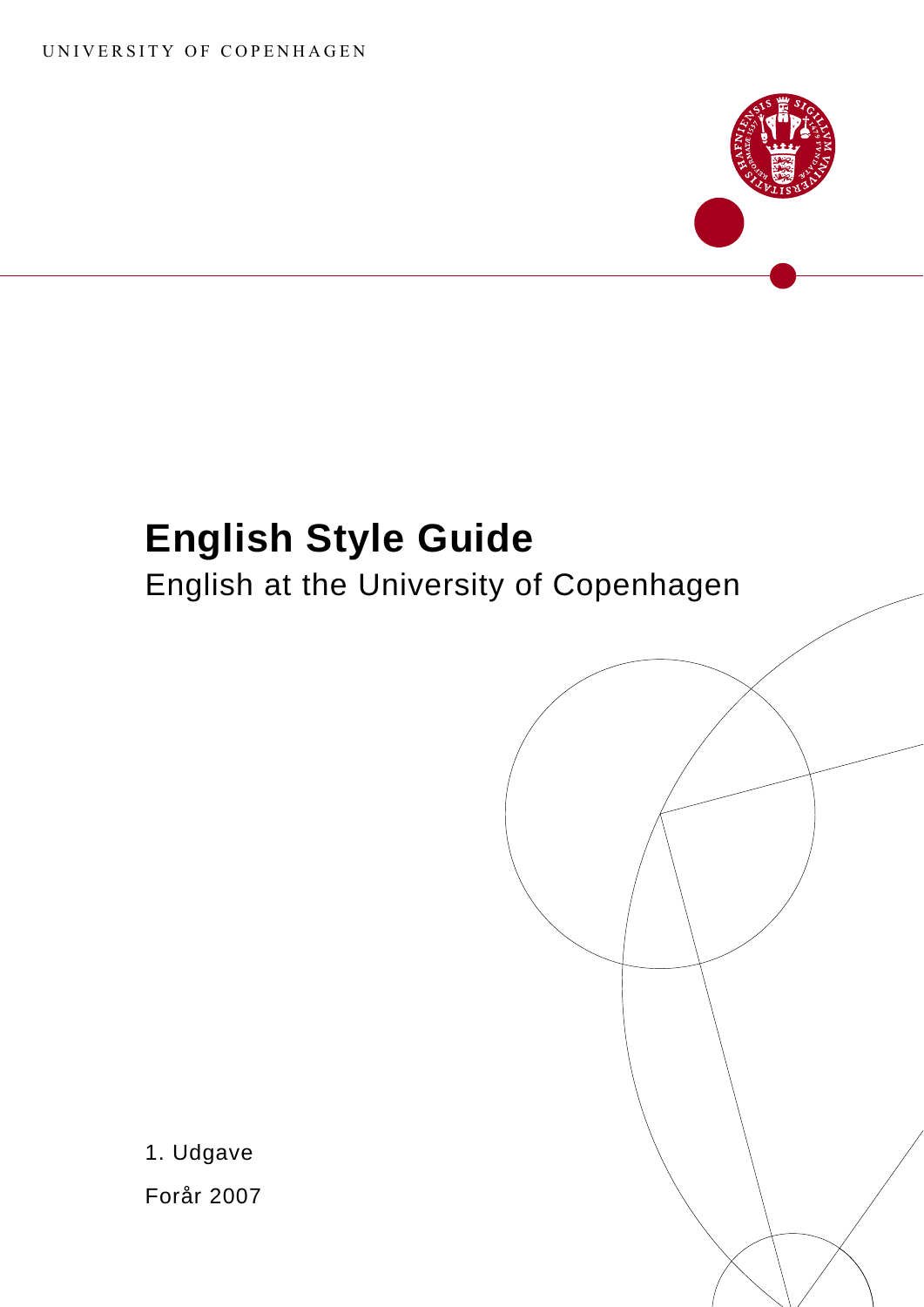# **INTRODUCTION**

This style guide is meant to act 1) as an aid for employees who use English on a professional level in their daily work, and 2) as a set of guidelines for external translation agencies. The style guide will be updated annually and suggestions are welcomed.

The University of Copenhagen uses English as it is written in the British Isles. It differs from American English in spelling (i.e. theatre vs. theater) and sometimes in word use (i.e. aeroplane vs. airplane, programme vs. program). See the relevant sections in the style guide for more information about spelling.

The University of Copenhagen's style guide is based on the style guide designed by the European Commission Directorate-General for Translation, except for the section on prepositions, which is based on Michael Swan's *Practical English Usage*, 1995. We have adapted the EU style guide to suit the University of Copenhagen by leaving out certain sections and adding others. However, the rules of spelling, punctuation etc. correspond with the use recommended by the EU. The original EU style guide can be viewed at: [http://ec.europa.eu/translation/english/guidelines/documents/styleguide\\_english\\_dgt\\_en.pdf](http://ec.europa.eu/translation/english/guidelines/documents/styleguide_english_dgt_en.pdf)

## **INTRODUKTION**

Udarbejdelsen af denne sprogvejledning har to formål: Dels at være et redskab for medarbejdere der arbejder professionelt med det engelske sprog på universitetet, og dels at fungere som en rettesnor for eksterne oversættelsesbureauer der løser opgaver for universitetet. Sprogvejledningen vil blive opdateret årligt. Forslag til ændringer er velkomne.

Københavns Universitet bruger britisk engelsk frem for amerikansk engelsk. Der er visse forskelle i stavemåder og brug af ord. Læs mere om britisk stavemåde i sprogvejledningen.

Sprogvejledningen er baseret på Europakommissionens oversættelsesvejledning om brug af det engelske sprog, med undtagelse af afsnittet om præpositioner, der er baseret på Michael Swan's *Practical English Usage* fra 1995. Vi har tilpasset EU-vejledningen til universitetet ved at fjerne og tilføje afsnit efter behov. Reglerne for stavemåde, tegnsætning, osv. er dog stadig helt i overensstemmelse med Europakommisionens anbefalinger. EU-vejledningen kan læses i sin helhed her:

[http://ec.europa.eu/translation/english/guidelines/documents/styleguide\\_english\\_dgt\\_en.pdf](http://ec.europa.eu/translation/english/guidelines/documents/styleguide_english_dgt_en.pdf)

Der findes også en mindre udgave af sprogvejledningen, skrevet på dansk. Den kan fås ved henvendelse til [kommunikation@adm.ku.dk](mailto:kommunikation@adm.ku.dk) 

1. udgave april 2007.

Henvendelser om denne style guide bedes rettet til [kommunikation@adm.ku.dk](mailto:kommunikation@adm.ku.dk)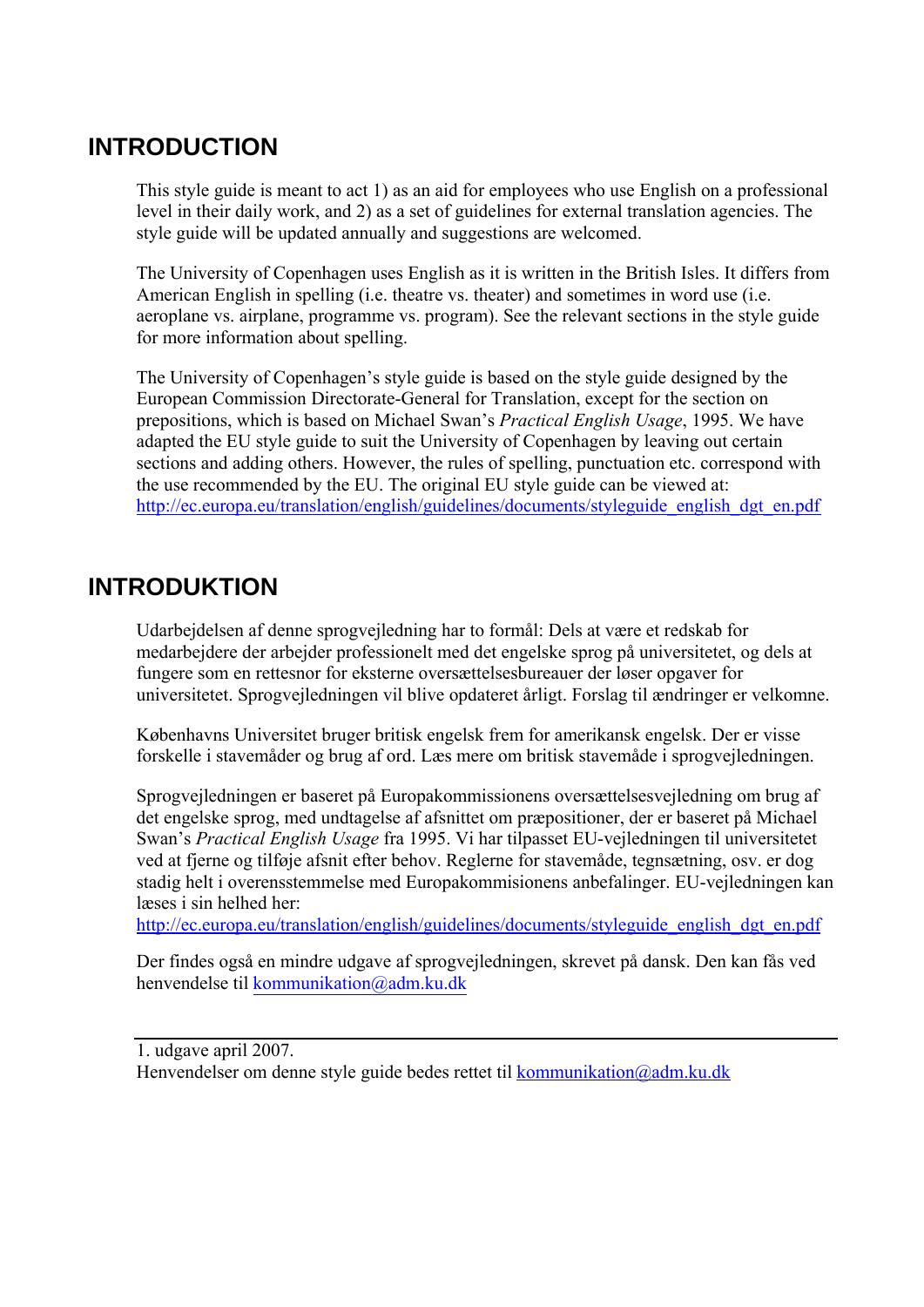# **1. TONE AND STYLE**

1.1 *The tone and style* of English writing is often more formal than that of Danish writing. For instance, the use of "Sir", "Madam", "Mr" and "Ms" is common in English whereas the Danish equivalents are rarely used in Danish. Likewise, the word "please" is commonly used in English and the lack hereof in appropriate places may even be considered impolite. However, the degree of formality depends on who you are writing to. Official letters and letters to people you do not know will naturally be expected to be more formal than letters to old acquaintances. Be discreet and pay attention to how people address you. If in doubt, adopt a formal first approach and adjust your tone from there.

Note that sarcasm and irony, although commonly used among Danes, can easily be misunderstood by foreigners.

1.2 *Active voice.* Use the active rather than passive voice whenever possible. This is a particular challenge for Danes, because the passive voice is more widespread in Danish than in English. For example, write:

*We will give priority to candidates with the following qualifications*

NOT

*Candidates with the following qualifications will be given priority*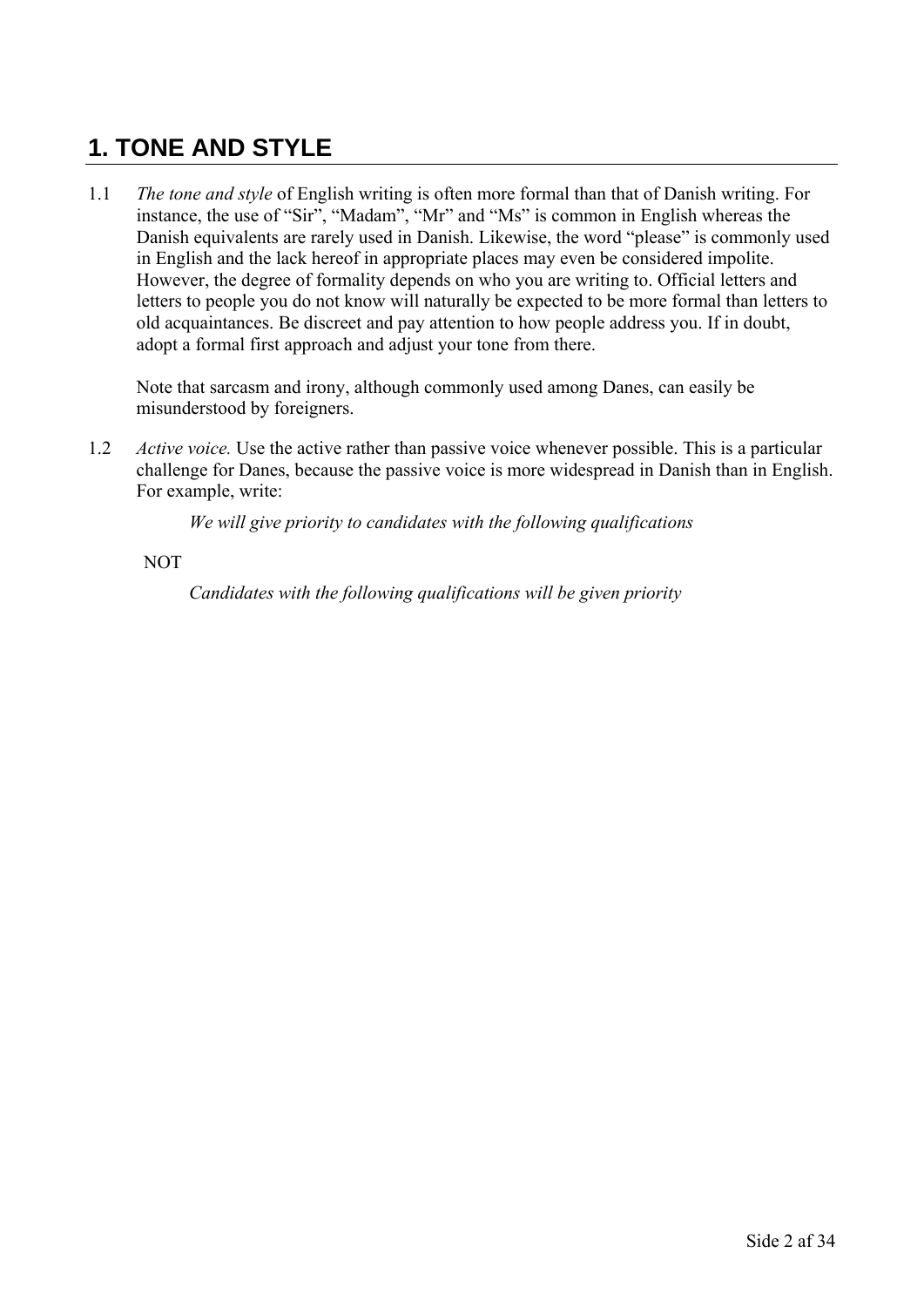# **2. SPELLING**

#### *SPELLING CONVENTIONS*

- 2.1. *British spelling.* Follow English usage of the British Isles, but remember that influences are crossing the Atlantic all the time (the spellings *program* and *disk* have become normal British usage in data processing, for example).
- 2.2. *Words in -ise/-ize*. Use -ise. Both spellings are correct in British English, but the *-ise* form is now much more common in the media. Using the *-ise* spelling does away with the need to list the most common cases where it must be used anyway. (There are up to 40 exceptions to the *-ize* convention: the lists vary in length, few claiming to be exhaustive).
- 2.3. *The -yse form* for such words as *paralyse* and *analyse* is the only correct spelling in British English.
- 2.4. *Singular/plural.* Note that some nouns take a different ending in plural than in singular, for example:

| $SINGULAR \rightarrow$ |               | <b>PLURAL</b> |
|------------------------|---------------|---------------|
| <i>Thesis</i>          | $\rightarrow$ | <i>Theses</i> |
| Parenthesis            | $\rightarrow$ | Parentheses   |
| Crisis                 | $\rightarrow$ | Crises        |

- 2.5. *Its/It's*. Note that "its" is a possessive determiner (like mine, yours, his, hers, ours), whereas the -*s* in "it's" is an abbreviation for *is* (it is). Do not confuse with the use of possessive -*s*  (genitive), which is usually separated by an apostrophe: Peter's thesis, the faculty's students.
- 2.6. *Digraphs* (ae)*.* Keep the digraph in *aetiology, caesium, foetus, oenology, oestrogen,* etc. (*etiology* etc. are US usage), but note that a number of such words (e.g. *medieval*) are now normally spelt without the digraph in British English.
- 2.7. *Double consonants*. In British usage (unlike US practice), a final *-l* is doubled after a short vowel on adding *-ing* or *-ed* to verbs (sole exception: *parallel, paralleled*) and adding *-er* to make nouns from verbs:

*travel, travelling, travelled, traveller level, levelling, levelled, leveller* 

Other consonants double only if the last syllable of the root verb is stressed or carries a strong secondary stress:

*admit, admitting, admitted refer, referring, referred format, formatting, formatted* 

but:

*benefit, benefiting, benefited*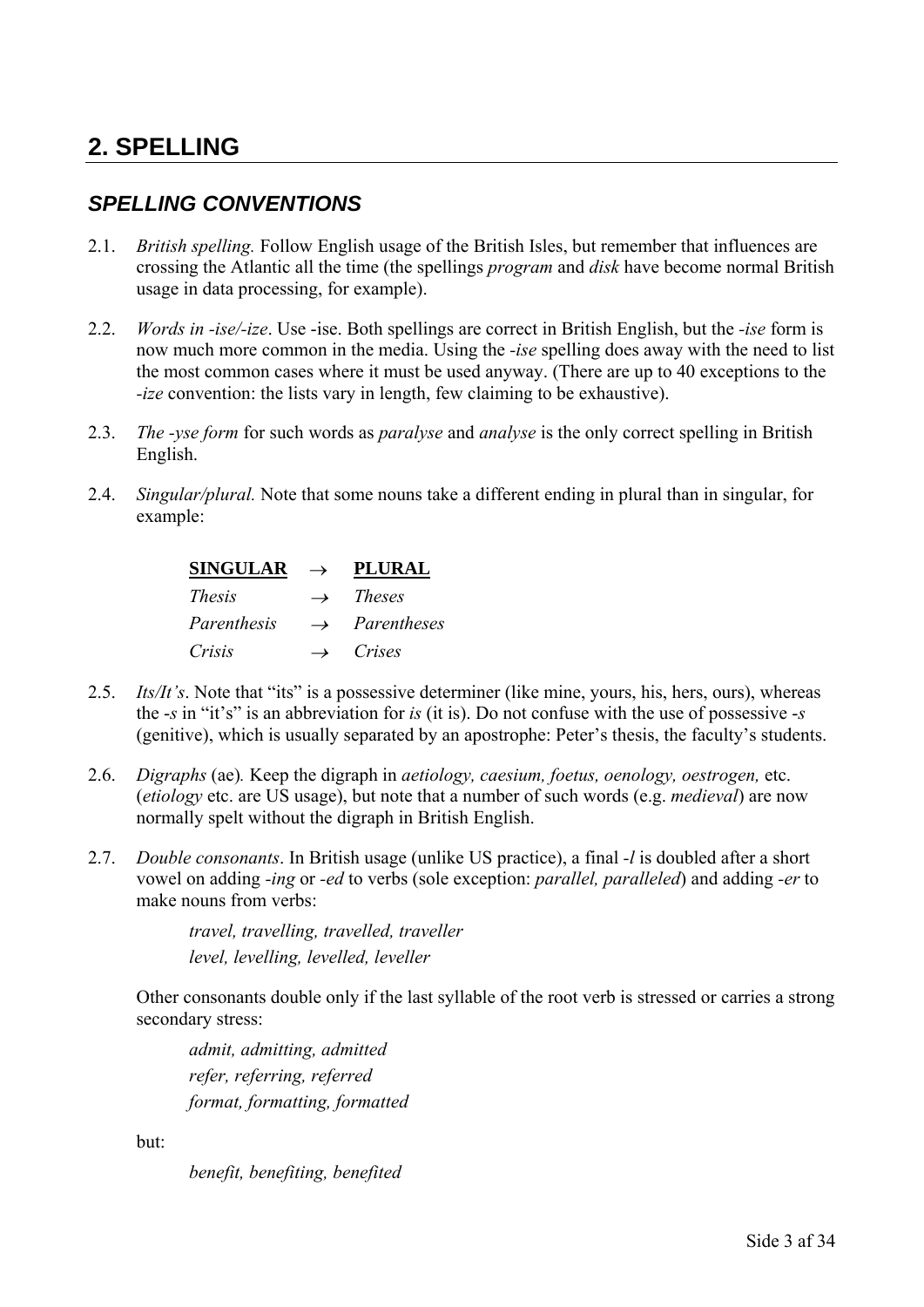*focus, focusing, focused combat, combating, combated target, targeting, targeted* 

Exception: a few verbs ending in *-p* (e.g. *handicapped, kidnapped, worshipped*, unlike *developed*).

- 2.8. *Input/output*. Avoid the forms *inputted* and *outputted*; write *input* and *output*: e.g. *70,000 records were input last month*.
- 2.9. Use -*ct* not -*x* in *connection, reflection,* etc. But note *complexion* and *flexion*.
- 2.10. Write *gram*, *kilogram* (not gramme, kilogramme). However, use *tonne* not *ton* ('ton' refers to the non-metric measure).
- 2.11. Write *metre* for the unit of length, *meter* for measuring instruments e.g. speedometer.
- 2.12. *Judgment*. In legal terminology, use the form without the middle -e-. In non-legal context, use *judgement*.

#### *INTERFERENCE EFFECTS*

2.13. *Confusion between English words*. Look out for errors involving the pairs below:

*dependent* (adj. or noun) dependant (noun only) *license* (verb) licence (noun) *practise* (verb) practice (noun) *principal* (adj. or noun) principle (noun) *programme* (noun or verb) program (noun or verb when relating to IT) *stationary* (adj.) stationery (noun)

Note also: all together (*in a body*), altogether (*entirely*); premisses (*propositions*), premises (*building*); discreet (describes people or their behaviour = careful and sensible), discrete (separate, distinct).

2.14. *Confusion between English and Danish.* Beware of interference effects when switching from one language to the other:

### **DANISH** → **BRITISH ENGLISH**

| adresse | $\rightarrow$ | address  |
|---------|---------------|----------|
| center  | $\rightarrow$ | centre   |
| teater  | $\rightarrow$ | theatre  |
| medicin | $\rightarrow$ | medicine |
| tarif   | $\rightarrow$ | tariff   |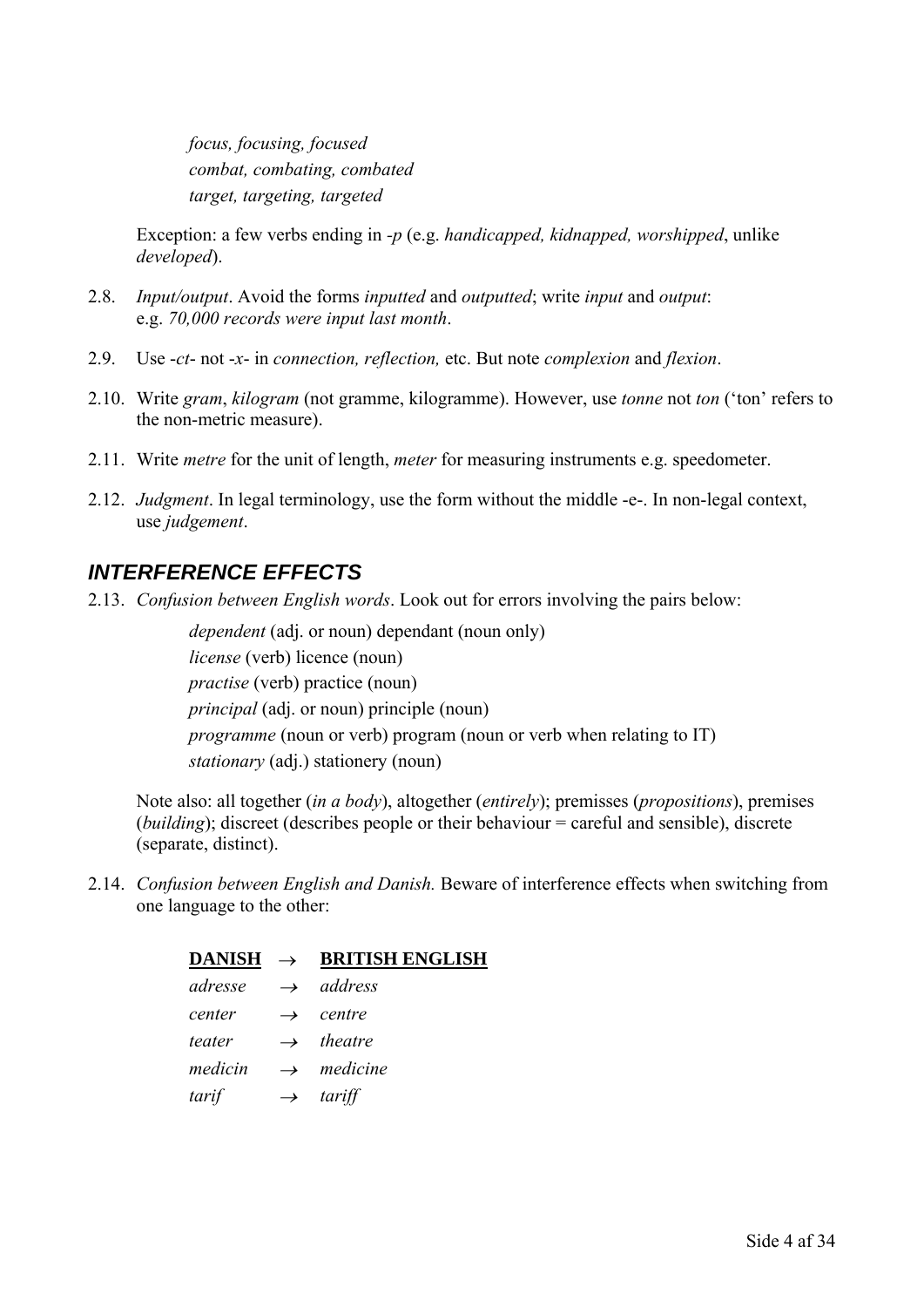### *CAPITAL LETTERS*

- 2.15. *General*. Capitalise specific references, but lowercase general references. See also Chapter 2 on compass points, Chapter 4 on abbreviations, and Chapter 8 on scientific usage.
- 2.16. As a rule, *capitalise* all nouns and adjectives in names of specific institutions and their subdivisions (faculties, institutes, departments, centres, divisions), committees, programmes/courses:

*Faculty of Theology Niels Bohr Institute Department of Anthropology Health and Life Science Centre Communications Division Research and Development Committee Literature of the Harlem Renaissance* 

In cases where this rule would produce a long series of capitalised words, use discretion, especially where the name of a department, committee or programme reads more like a description of its function than a real title:

*Committee for the adaptation to technical progress of the Directive on the introduction of recording equipment in road transport (from the EU)* 

The general rule is "the longer the title, the fewer the capitals".

Note. When using an original name in Danish or another language where only the first word is capitalised, follow the foreign style and put in italics or add inverted commas if confusion could arise.

2.17. Use *lower case* for *general* references:

*The eight faculties of the University of Copenhagen have numerous departments and institutes.* 

2.18. *Legislative and other formal instruments.* Remember to capitalise *specific* references but use lower case for *general* references:

> *Regulation (EEC) No 1837/80 ( = the Council Regulation of 27 June 1980 or the basic Regulation on sheepmeat)*

*On 29 May 1990, the Council adopted Directive 90/270/EEC on the minimum safety and health requirements for work with display screen equipment.* 

but:

*It was felt a directive rather than a regulation was the appropriate instrument.* 

Apply the same rule to title, chapter, section, article and annex in such instruments.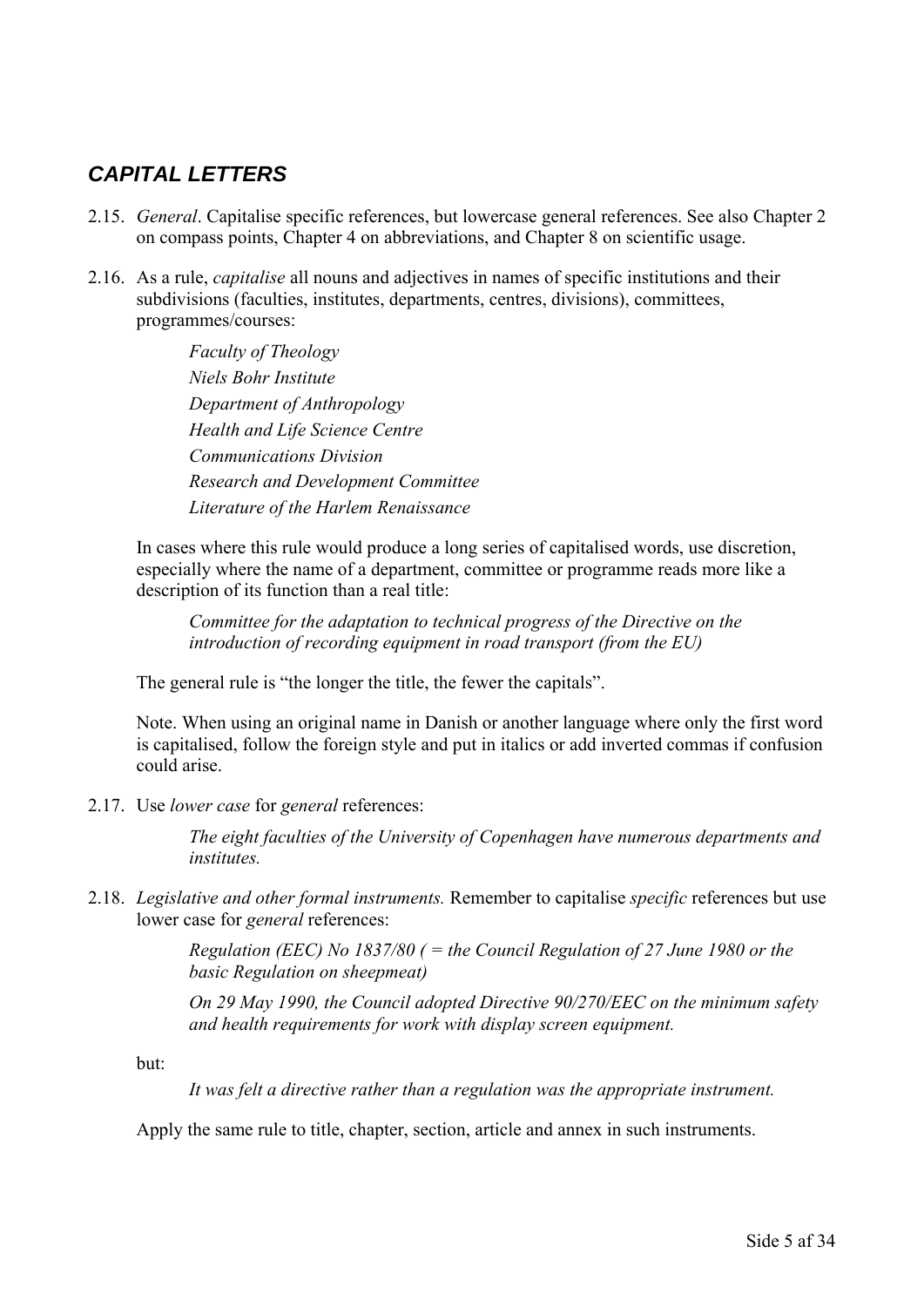Note: the words *draft* and *proposal* should always be written in lower case when referring either specifically or generally to draft legislation.

2.19. *Titles.* Capitalise the titles of administrative and scientific staff if it is put before the name:

*Professor John Doe Information Officer Jane Doe* 

but:

*John Doe, professor Jane Doe, information officer* 

2.20. Note also:

*The meeting opened at 10:00 with Ms Smith presiding. The Chair asked …* 

2.21. *Managerial entities.* Remember to capitalise *specific* managerial entities and to use lowercase when the reference is *general*, e.g.:

> *The Rector's Office The Dean's Office*

but:

*The deans' offices* 

- 2.22. *Permanent and ad hoc bodies*. Permanent bodies (e.g. the Board of Studies) require capitals, while ad hoc groups (e.g. the style guide group) do not.
- 2.23. *Seasons, etc*. No capitals for *spring, summer, autumn, winter*; capitals for weekdays, months and feast-days: *Tuesday, November, Christmas Day*.

Note that Spring/Fall Semester takes capitals when used as a specific reference, but are lowercased when used as a general references e.g:

*This Spring Semester* 

but:

*The past ten spring semesters* 

- 2.24. *Events*. Initial capitals throughout for events such as *Mother's Day, Mermaid Parade, the International Year of Physics.* No capitals, however, for *the 2006/07 marketing year, the 2007 budget year* and so on.
- 2.25. *Celestial bodies and objects*. Since they are proper nouns, the names of planets, moons, stars and artificial satellites are capitalised (*Venus*, *Rigel*, *Palapa B*).

However, the earth, the moon and the sun do not normally take an initial capital unless they are specifically referred to as celestial bodies:

*The Starship Enterprise returned to Earth.* 

but: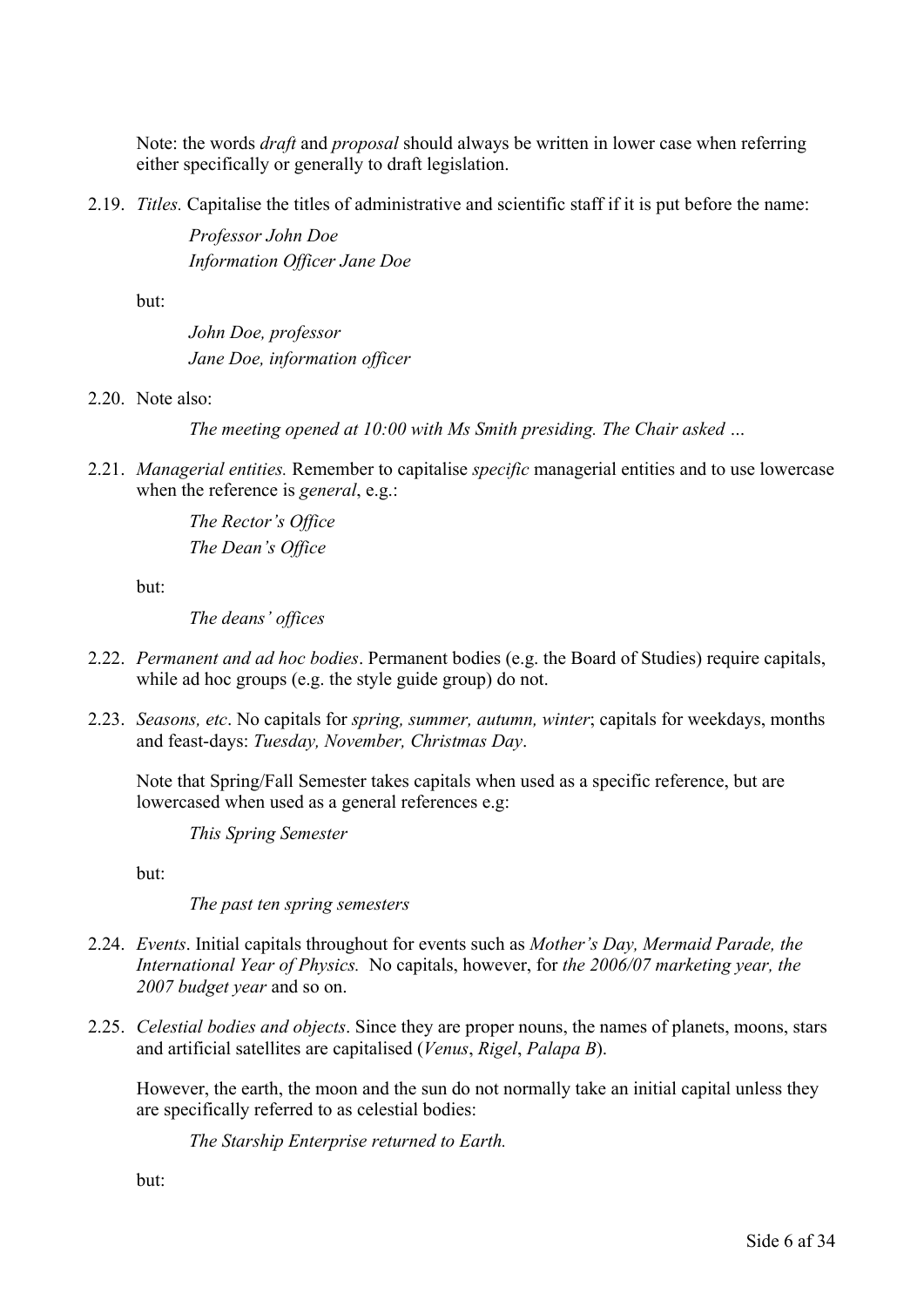*The daydreamer returned to earth.* 

2.26. *Quotations.* Start with a capital in running text only if the quotation is a complete sentence in itself:

> *Walther Rathenau once said "We stand or fall on our economic performance." The American Government favours "a two-way street in arms procurement".*

#### *GEOGRAPHICAL NAMES*

- 2.27. *General.* Many place names have an anglicised form, but as people become more familiar with these names in the language of the country concerned, so foreign spellings will gain wider currency in written English. As a rule of thumb, therefore, use the native form for geographical names except where an anglicised form is overwhelmingly common.
- 2.28. *Danish Geography.* Use *Denmark, Sealand, Jutland, Fyn, Copenhagen, Aarhus, Aalborg, Odense.*
- 2.29. *Currency.* The Danish currency is known as DKK.
- 2.30. *Scandinavian/Nordic*. When referring to the countries of the Nordic Council, i.e. Denmark (including the Faeroes and Greenland), Finland (including Åland), Iceland, Norway and Sweden, use 'Nordic' rather than 'Scandinavian' in terms such as 'Nordic countries' or 'Nordic cooperation'. However, you may use 'Scandinavia(n)' if you do not need to be specific, though bear in mind the following points. In its narrow geographical interpretation, 'Scandinavia' refers to the two countries of the Scandinavian peninsula, i.e. Norway and Sweden. In practice, however, it includes Denmark and is often stretched to cover Finland. As a cultural term, 'Scandinavian' also embraces Iceland and the Faeroes. Note that 'Scandinavian languages' refers to the northern Germanic languages, i.e. Danish, Faeroese, Icelandic, Norwegian, and Swedish, but not Finnish.
- 2.31. *Compass points*. No capitals for *north, north-west, north-western*, etc. unless part of an administrative or political unit or a distinct regional entity. Hence *South Africa, Northern Ireland* but *southern Africa, northern France*. Note, however, *Central and Eastern European countries* (capitalised because the connotations are more political than geographic)*.*
- 2.32. *Compound compass points.* Compound compass points are hyphenated and, in official designations, each part is capitalised (*South-West Germany, the North-West Frontier*); always abbreviate as capitals without stops (*NW France)*.

#### *HYPHENS AND COMPOUND WORDS*

2.33. *General.* Compounds may be written as two or more separate words, or with hyphen(s), or as a single word, and many compounds have followed precisely those steps: *data base, database, database*. One indication of whether words should be joined or separated is stress: *underpass* is a single word, but *under way* should be written as two words. Use hyphens sparingly but to good purpose: the phrase *crude oil production statistics* needs a hyphen to tell the reader whether 'crude' applies to the oil or to the statistics. Sometimes hyphens are absolutely necessary to clarify the sense as they might otherwise be confused with existing words: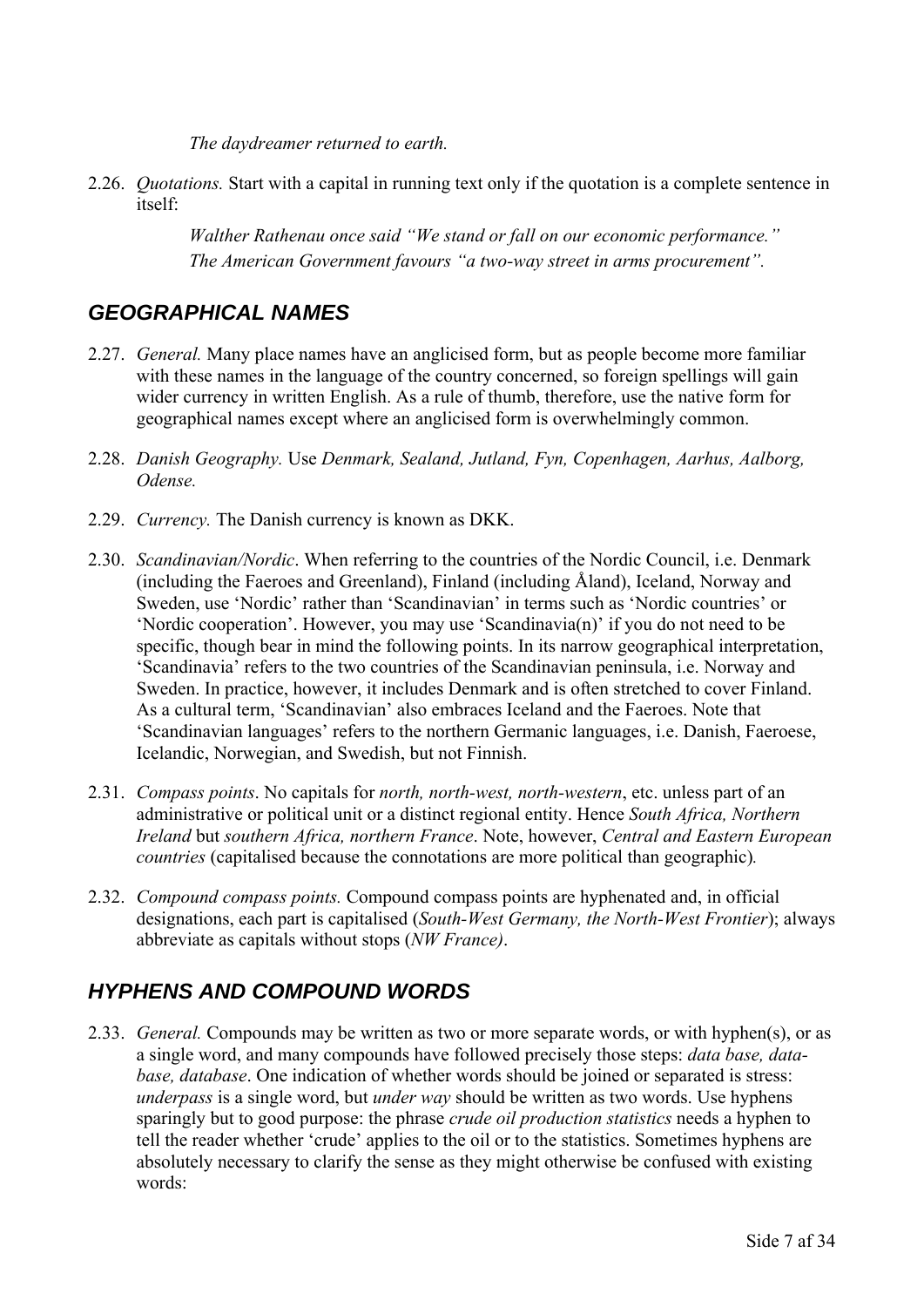*re-cover — recover; re-creation — recreation; re-form — reform; re-count — recount* 

- 2.34. There are few hard and fast rules, but note the following examples: well-known problem; hot-rolled strip; broad-based programme (*but* a broadly based programme); oil-bearing rock; user-friendly software; two-day meeting; four-month stay (*but* four months' holiday) balance-of-payments policy; cost-of-living index; low-interest loans; flood-control measures.
- 2.35. In adverb-adjective modifiers, there is no hyphen when the adverb ends in -ly: occupationally exposed worker, a beautifully phrased sentence
- 2.36. Many phrases are treated as compounds, and thus need a hyphen only when used as modifiers: long-term effects *but* policy for the long term, large-scale redundancies *but*  production on a large scale
- 2.37. *Prefixes* are usually hyphenated in recent or ad hoc coinages:

*anti-smoking campaign, co-responsibility levies, co-sponsor, ex-army, non-resident, non-flammable, pre-school, quasi-autonomous* 

If they are of Latin or Greek origin, however, they tend to drop the hyphen as they become established:

*antibody, codetermination, codecision, cofinancing, cooperation, subcommittee, subparagraph* 

Others are more resistant to losing the hyphen:

*all-embracing, all-metal, off-market operations, off-duty, all-inclusive* 

but note

*nonsense, overalls* 

2.38. *Nouns from phrasal verbs*. These are often hyphenated, but the situation is fluid. Thus: *handout, takeover, comeback* 

but

*follow-up, run-up, spin-off* 

- 2.39. *Present participles of phrasal verbs*. When used as attributes they are generally hyphenated: *cooling-off period*
- 2.40. *Avoiding double consonants and vowels*. Hyphens are often used to avoid juxtaposing two consonants or two vowels: aero-elastic, anti-intellectual, part-time, re-election, re-entry, reexamine

However, the hyphen is often omitted in frequently used words: bookkeeping, coeducation, cooperation, coordinate, macroeconomic, microeconomic, radioactive.

2.41. *Numbers and fractions*. Numbers take hyphens when they are spelled out.

Fractions take hyphens when used attributively, but not when used as nouns: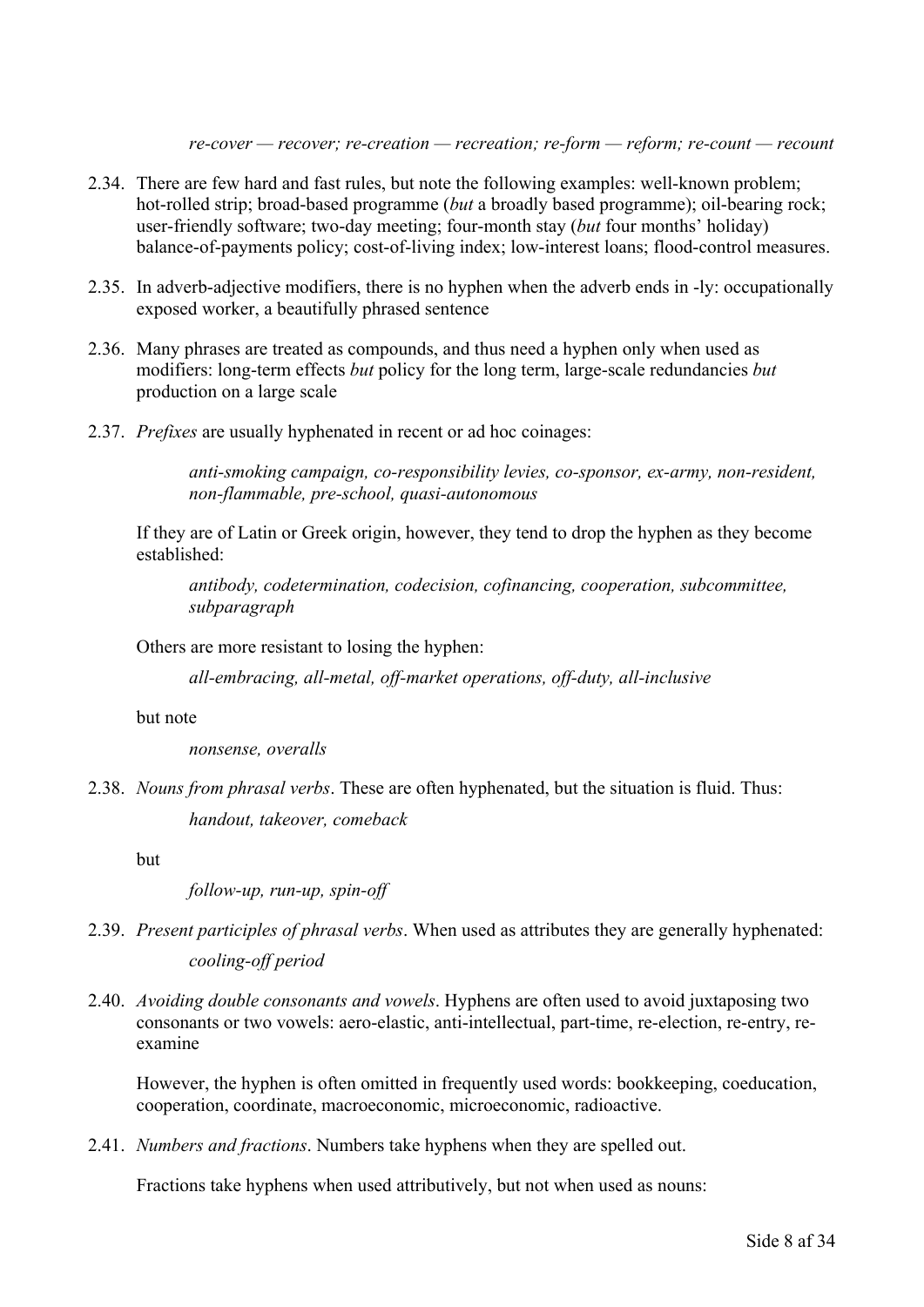*twenty-eight, two-thirds completed* 

but:

*an increase of two thirds* 

- 2.42. *Prefixes before proper names.* Prefixes before proper names are hyphenated: *pro-American, intra-Community, mid-Atlantic, pan-European.* Note, however, that *transatlantic* is written solid.
- 2.43. *Coordination of compounds.* Hyphenated compounds may be coordinated as follows:

*gamma- and beta-emitters, acid- and heat-resistant, hot- and cold-rolled products* 

Where compounds are not hyphenated (closed compounds), or should you choose to write them so, they should not be coordinated but written out in full:

*macrostructural and microstructural changes, minicomputers and microcomputers, prenatal and postnatal effects, agricultural inputs and outputs* 

*NOT* 

*macro- and microstructural changes, mini- and microcomputers, pre- and postnatal effects, agricultural in- and outputs* 

- 2.44. *Closed compounds in technical texts*. Some expressions that are written as separate words in everyday language become closed compounds in more specialist contexts, e.g. *pigmeat*, *longwall*. This reflects the fact that in a particular field such expressions have the status of precise terms.
- 2.45. *Hyphen used as comma.* Remember to put spaces around hyphens/dashes when used as comma:

*The student was – however – lost for words.*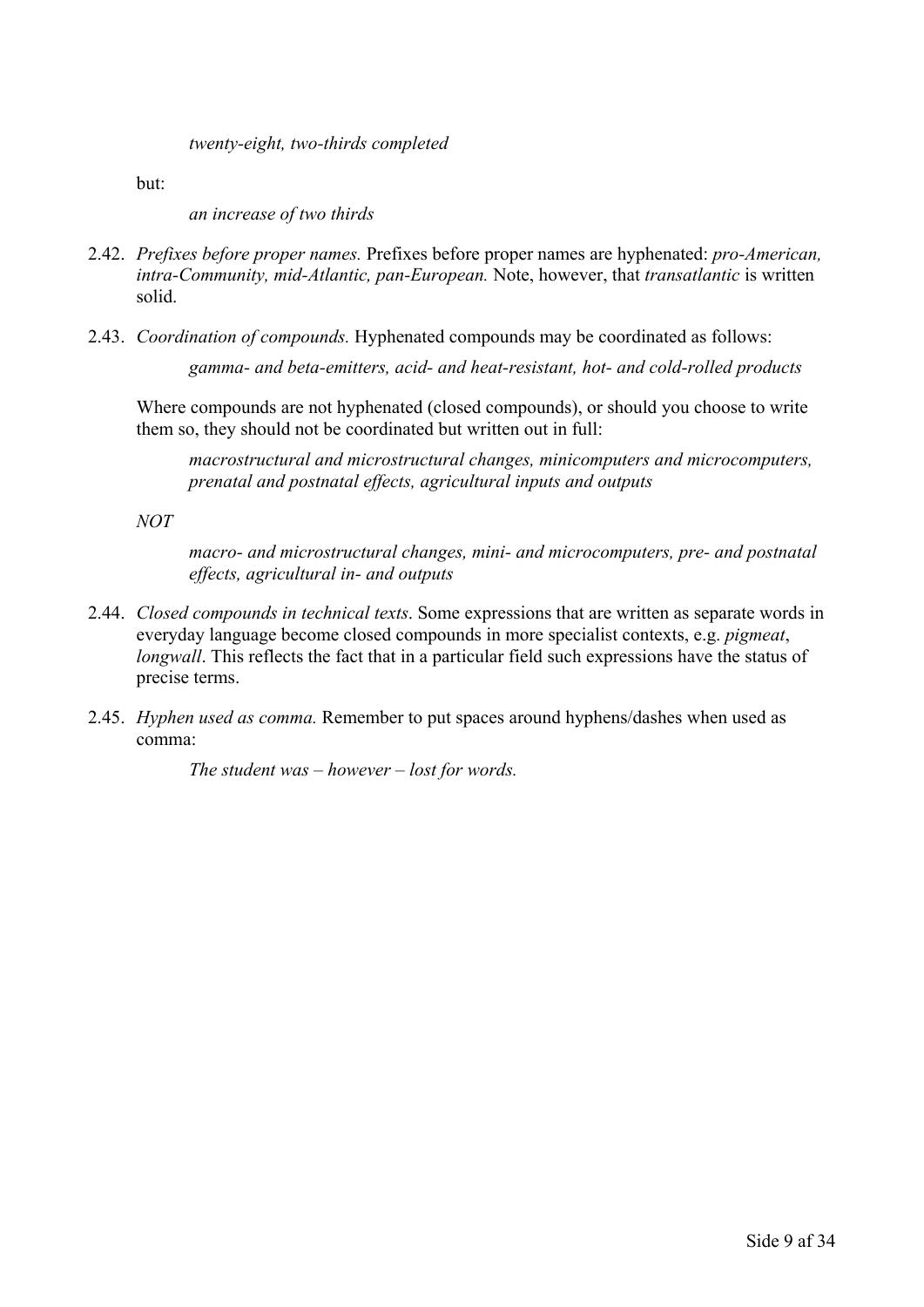# **3. PUNCTUATION**

- 3.1. The punctuation in an English text must follow the rules and conventions for English, which sometimes differ from those applying to other languages. Note in particular that:
	- punctuation marks in English are always apart from hyphens/dashes and ellipsis points — closed up to the preceding word;
	- quotation marks may be either straight ("...") or preferably smart ("..."), but not both in the same text, and never chevrons  $(\langle \ldots \rangle)$  or as in Danish  $(\ldots \cdots)$ .

### *FULL STOP*

3.2. No further full stop is required if a sentence ends with an abbreviation that takes a point (e.g. 'etc.') or with a quotation complete in itself that ends in a full stop, question mark or exclamation mark before the final quotes:

*René Descartes said "I think therefore I am."*

3.3. *Full stops as omission marks (aka ellipsis points…).* Always use three points. If a sentence ends with an omission, no fourth full stop should be added. If any other punctuation mark follows, there is no space before it.

#### *COLON*

3.4. Colons are most often used to indicate that an expansion, qualification or explanation is about to follow (e.g. a list of items in running text). The part before the colon must be a full sentence in its own right, but the second need not be.

See also Chapter 9 for lists.

- 3.5. Do not use colons at the end of headings.
- 3.6. Colons do not require the next word to start with a capital: contrast usage in Danish. (However, see Chapter 9 for an exception.)

#### *SEMICOLON*

3.7. Use a semicolon rather than a comma to combine two sentences into one without a linking conjunction:

> *The committee dealing with the question of commas agreed on a final text; however, the issue of semicolons was not considered.*

You may also use semicolons instead of commas to separate items in a series; especially phrases that themselves contain commas (see also Chapter 9 for the use of semicolons in lists).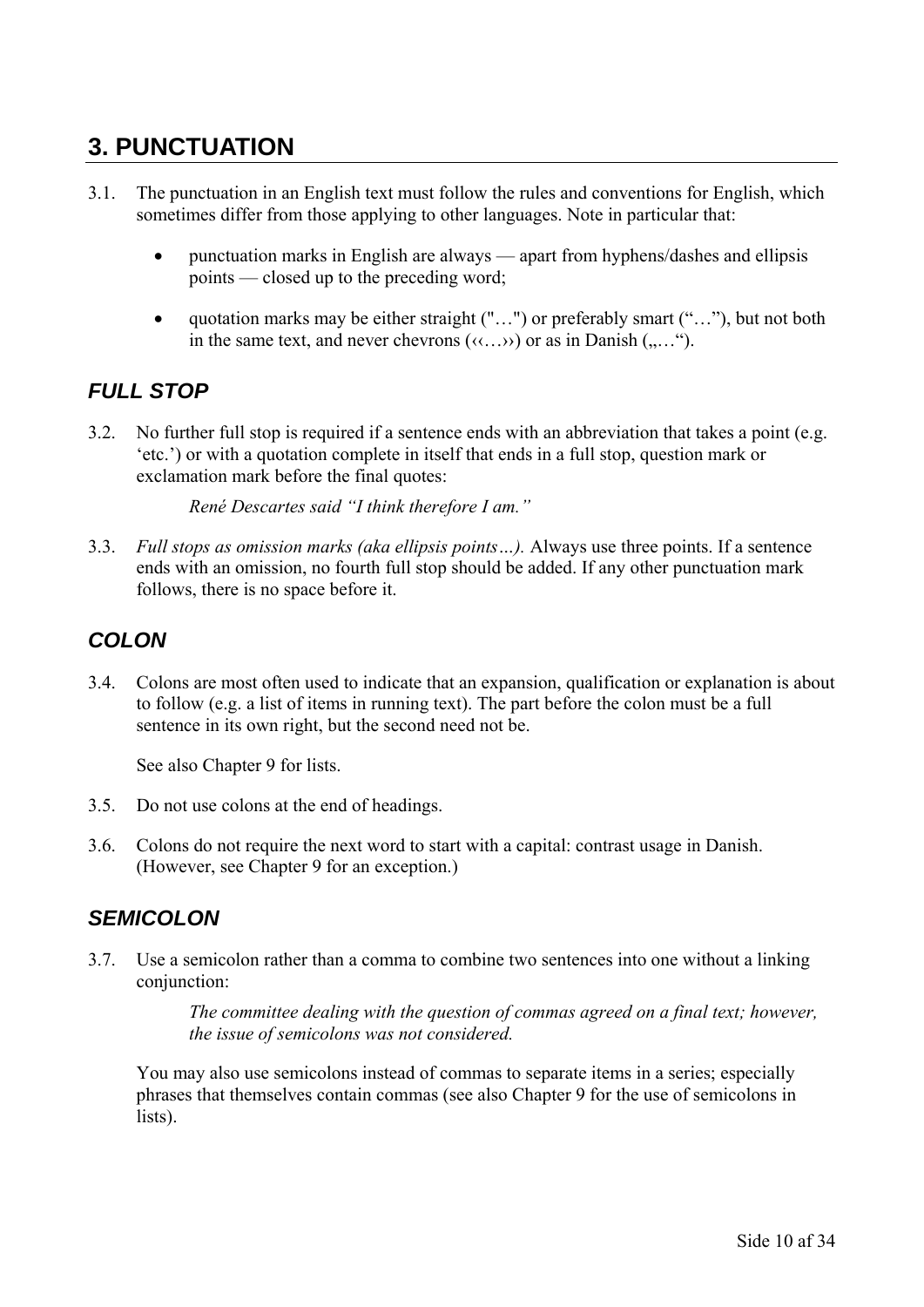#### *COMMA*

3.8. *Items in a series*. Here, the comma may be considered to stand for a missing 'and' or 'or'.

*John mowed the lawn, Mary did the cooking and Frank lazed around. He came, saw and conquered.* 

Insert an additional comma before the final 'and' (or 'or') if needed for clarification (the Oxford comma):

*Sugar, beef and veal, and milk products* 

A comma also comes before 'etc.' in a series:

*Sugar, beef, milk products, etc.* 

But not if no series is involved:

*They discussed milk products etc., then moved on to sugar.* 

Commas also divide adjectives in series:

*Moderate, stable prices* 

But not if the adjectives do not form a series:

*Stable agricultural prices* 

In the second example, 'stable' modifies 'agricultural prices', i.e. the phrase cannot be read as 'stable and agricultural prices'.

3.9. *Linked sentences.* Use a comma to separate two sentences linked by a conjunction such as 'but', 'yet', 'while' or 'so' to form a single sentence:

> *The committee dealing with the question of commas agreed on a final text, but the issue of semicolons was not considered.*

Where there is no conjunction, use a semicolon (see 3.7).

3.10. *Parenthetic and introductory phrases.* If a phrase is intended to complement or introduce the information in a sentence and has a separate emphasis of its own, it is set off by a comma or by a pair of commas if inside the sentence:

> *Mindful of the need to fudge the issue, the committee on commas never came to a conclusion.*

*The committee on commas is composed of old fogeys, as you know. The committee on commas, however, was of a different opinion.* 

Note that the sentence must remain a complete sentence even if the parenthetic or introductory phrase is omitted.

Parenthetic phrases may also be created by setting off part of the sentence with a comma (or commas) while retaining the normal word order. Both the following are possible: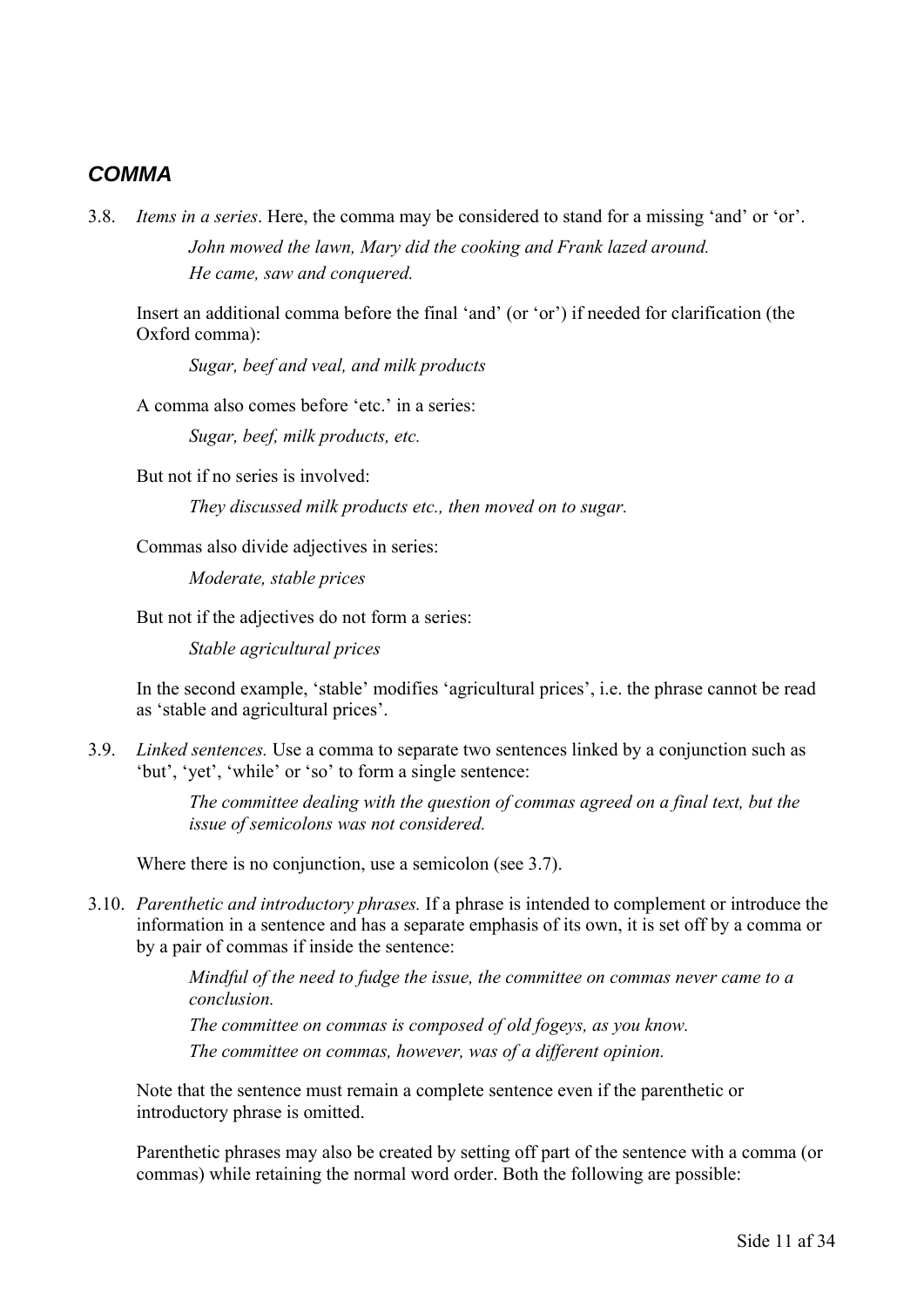*The President was a great man despite his flaws. The President was a great man, despite his flaws.* 

Without the comma, the phrase 'despite his flaws' forms part of the statement. With the comma, the phrase complements it, i.e. the sentence retains its sense if the phrase is omitted. The comma is therefore correctly left out in the following sentence:

*Phrases must not be set off by commas if this changes the intended meaning of the sentence.* 

However, a comma is required if the phrase has a separate emphasis simply by virtue of being moved out of position, for example to the beginning of the sentence:

*If this changes the intended meaning of the sentence, phrases must not be set off by commas.* 

Note, though, that short introductory phrases need not have any separate emphasis of their own, i.e. they may be run into the rest of the sentence. Both the following are possible:

*In 2003, the committee made three decisions. In 2003 the committee made three decisions.* 

Parenthetic phrases (but not introductory phrases) may sometimes be marked by hyphens/dashes or brackets.

3.11. *Non-defining relative clauses.* Non-defining relative clauses are special cases of parenthetic phrases. Note the difference compared with relative clauses that define the preceding noun phrase (i.e. 'the translations' or 'the translation in the tray' in the examples below):

> *The translations, which have been revised, can now be sent out.*  (added detail — they have all been revised)

*The translations which (or better: that) have been revised can now be sent out.*  (defining the subset that is to be sent out — only those that have been revised are to be sent out)

Note also that the use of '*which*' in defining relative clauses is often considered to be stilted and overly formal. *'That'* reads more naturally. It also helps make the meaning clearer, reinforcing the lack of commas, since it is used as a relative pronoun only in defining clauses. Unlike '*which*', however, '*that*' needs to be close to the noun to which it refers.

3.12. *Combined uses of commas.* The uses of commas described above can of course be combined. Worth noting is that an initial comma is not needed before introductory phrases in linked sentences:

> *The committee dealing with the question of commas agreed on a final text, but despite the importance of the matter, the relationship with semicolons was not considered.*

3.13. *Avoiding commas*. Avoid liberally sprinkling sentences with commas, but do so by constructing sentences so as to minimise the number of commas required rather than by breaching the comma rules described above. For example, inserted phrases can often be moved to the beginning of the sentence.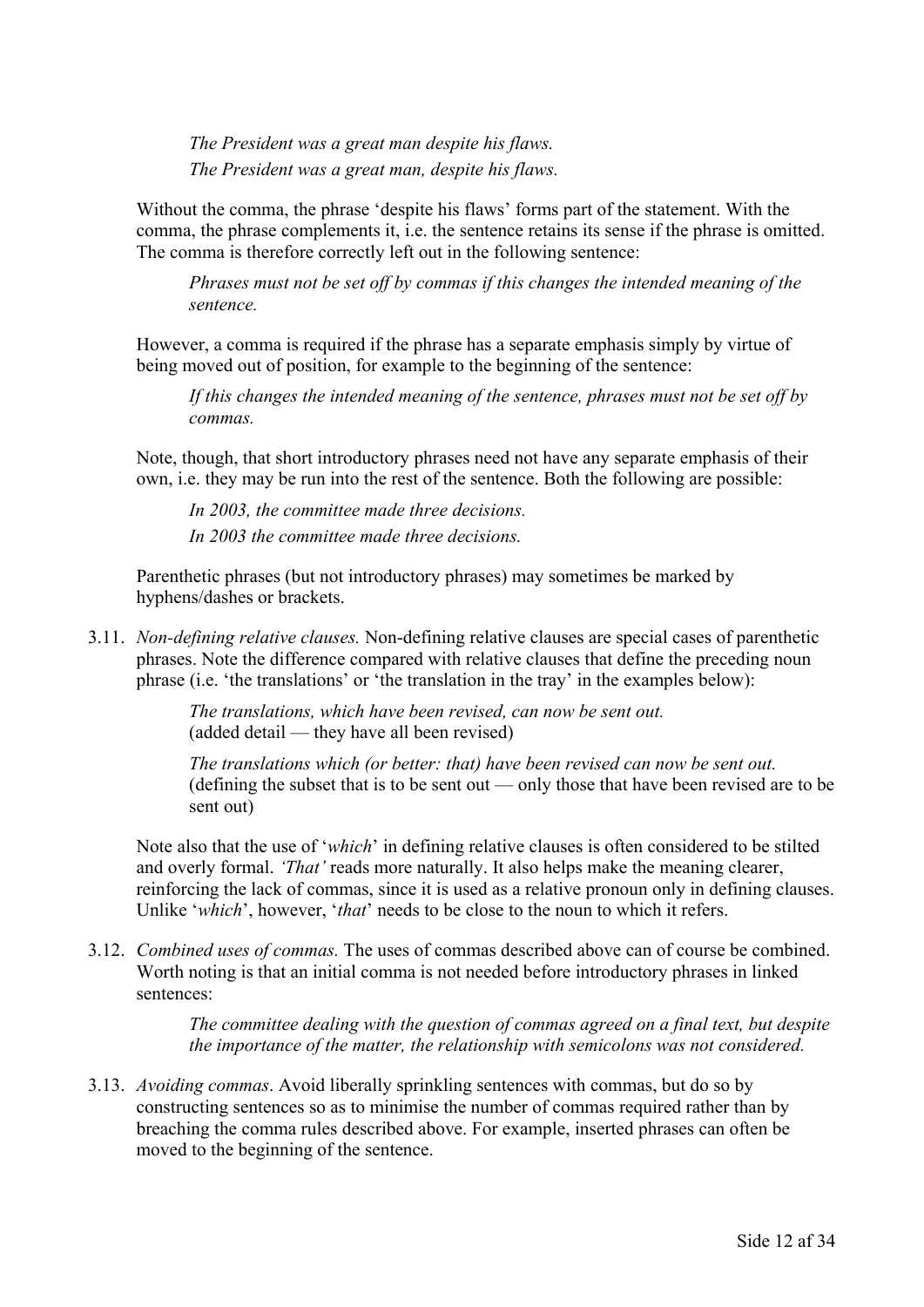Parenthetic phrases can also be rendered with brackets or dashes. Moreover, a parenthetic phrase may not in fact be appropriate (see the examples in 3.10 and the discussion of relative clauses in 3.11).

Finally, a complex sentence can be divided by a semicolon or even split into two or more sentences.

#### *BRACKETS/PARANTHESES*

3.14. *Round brackets.* Also known as parentheses, round brackets are used much like commas in 3.10 above, except that the text they contain has a lower emphasis. They are often used to expand on or explain the preceding item in the text:

*SIS (Student Information System) is one of the University's IT systems.* 

- 3.15. *Bracketed sentences.* A whole sentence in brackets should have the final stop inside the closing bracket. Do not forget the stop at the end of the preceding sentence as well.
- 3.16. *Square brackets.* Square brackets are used to make insertions in quoted material e.g.:

*"I will always remember to use square brackets [as opposed to round brackets, ed.] around inserts in quotes" said the translator.* 

They are also used by convention in administrative drafting to indicate optional passages or those still open to discussion so do not replace with round brackets. When translating, also use square brackets to insert translations or explanations after names or titles left in the original language.

#### *QUESTION MARK*

3.17. *Courtesy questions.* No question mark is needed after a request or instruction put as a question for courtesy:

*Would you please sign and return the attached form.* 

3.18. Do not use a question mark in indirect speech: *The chairman asked when the deadline would be fixed.* 

### *EXCLAMATION MARK*

3.19. In English, exclamation marks are used solely to mark exclamations:

*How we laughed!*

or

*What a fiasco!* 

or to add exclamatory force to a statement, e.g.

*Two million cows had to die!*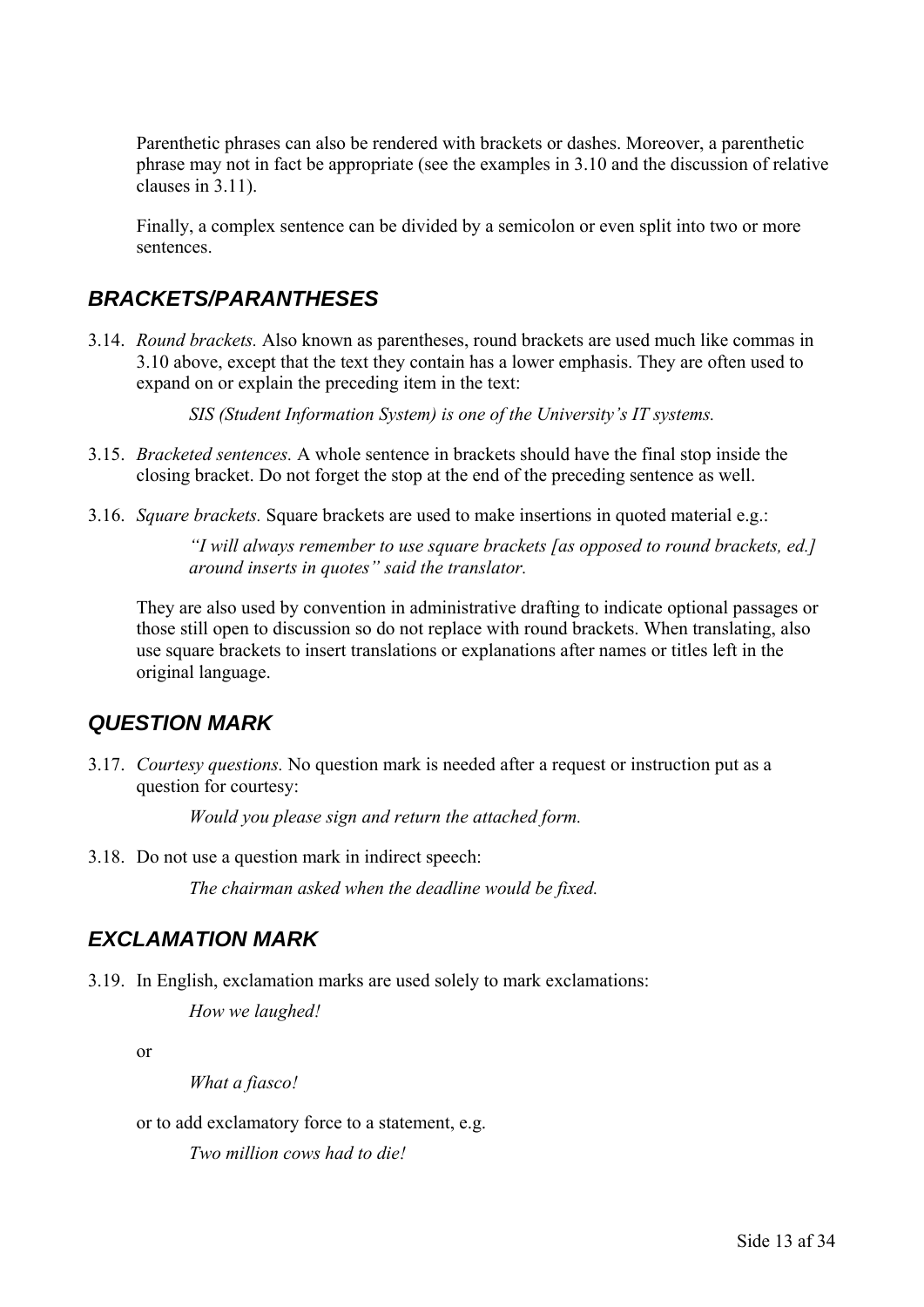or a command, e.g.

*Please read this paragraph!*

Exclamatory expressions are appropriate in texts that directly address the reader or audience, such as speeches or informal instructions, but are usually out of place in formal texts. Note that exclamation marks are not used to mark the imperative as such in English.

#### *QUOTATION MARKS*

3.20. *Double v single quotation marks.* Use double quotation marks to signal direct speech and verbatim quotes, and single quotation marks for quotations within these, e.g.

*"He said to me 'I will always remember the British grammar rules', but he lied".* 

Note that some publishers adopt the reverse convention.

Use single quotation marks to identify words and phrases that are not themselves quotes but to which you wish to draw attention as lexical items: for instance, the word 'quotation'.

- 3.21. *Short quotations.* Short quotes of up to four lines or thereabouts are normally run into the surrounding text. They are set off by opening and closing quotation marks only.
- 3.22. *Block quotations.* Extended (block) quotations should be indented and separated from the surrounding text by paragraph spacing before and after. No quotation marks are required with this distinctive layout.

#### *APOSTROPHE*

3.23. *Possessive form of nouns*. The possessive form of nouns is marked by an apostrophe followed by an *-s*. After the plural ending *-s*, however, the possessive *-s* is omitted:

> *the owner's car women's rights footballers' earnings*

Note that the apostrophe is never used in possessive adjectives: its *(as distinct from it's, i.e. 'it is')*, ours, theirs, yours

3.24. *Nouns ending in -s*, including proper names and abbreviations, form their singular possessive with  $\frac{1}{s}$ , just like nouns ending in other letters.

> *an actress's pay; Mr Jones's paper; Helios's future is uncertain; AWACS's success*

The -*s* after terminal -*s*' used to be omitted in written English, but this is now done only in classical and biblical names, e.g.

*Socrates' philosophy, Xerxes' fleet*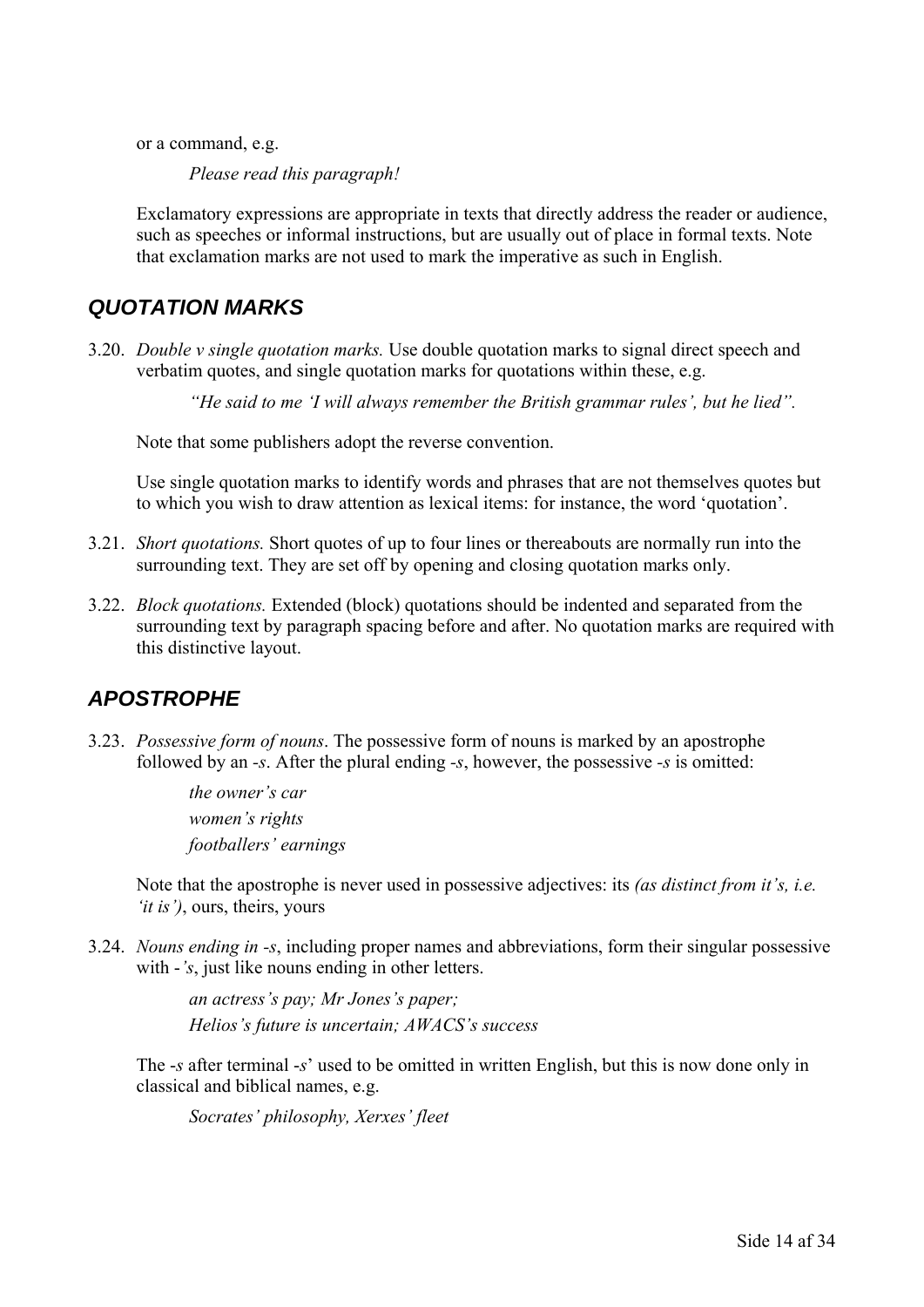Note that some place names also omit the apostrophe (*Earls Court, Kings Cross*). Possessives of proper names in titles (e.g. *Chambers Dictionary*) sometimes omit the apostrophe as well. There is no apostrophe in *Achilles tendon*.

3.25. *Contractions*. Apostrophes are also used to indicate contractions, i.e. where one or more letters have been omitted in a word or where two words have been joined together. Contractions are common in informal texts, but not in formal texts. Examples:

> *don't = do not it's = it is (as distinct from the possessive 'its') who's = who is (as distinct from whose) you're = you are (as distinct from your)*

- 3.26. *Plurals of abbreviations.* Plurals of abbreviations (*MEPs, UFOs,*) do not take an apostrophe.
- 3.27. *Plurals of figures*. Plurals of figures do not take an apostrophe: *Pilots of 747s undergo special training.*
- 3.28. *Plurals of single letters*. The plurals of single lower-case letters may, however, take an apostrophe to avoid misunderstanding:

*Dot your i's Mind your p's and q's* 

3.29. In tables, write *'000 tonnes* (or of course *thousand tonnes* or *thousands of tonnes*), not *in 1,000 tonnes.*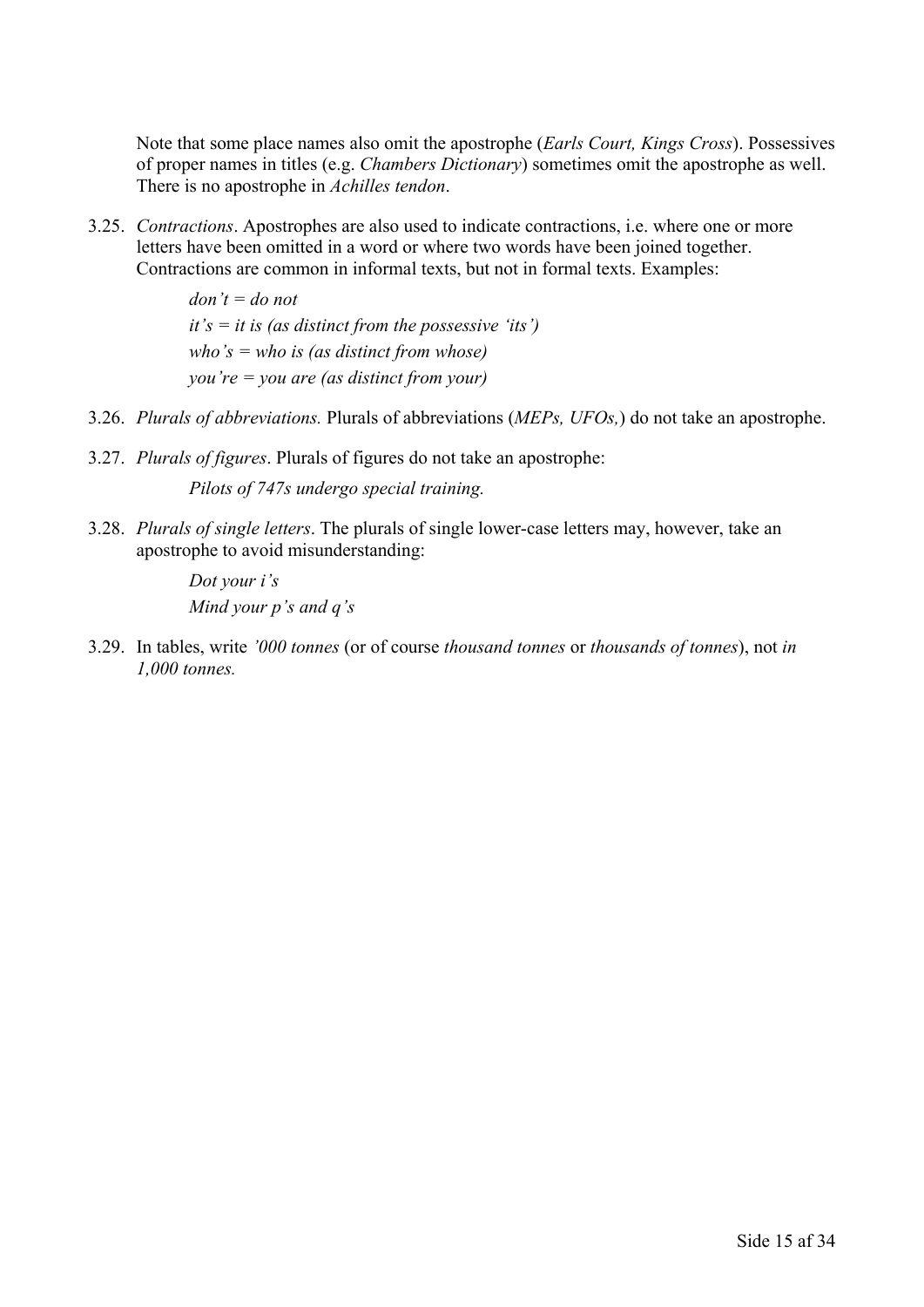## **4. NUMBERS**

4.1. *General.* In deciding whether to write numbers in words or figures, the first consideration should be consistency within a passage. As a general rule write low numbers (nine and below) in words and larger numbers (10 and above) in figures. If the passage contains both kinds, however, use either figures or words for all the numbers.

Note that you should always use figures for statistics (*3 new officials were appointed in 2002, 6 in 2003 and …*), for votes (*12 delegations were in favour, 7 against, and 6 abstained*), for ranges denoted by a dash, and for serial numbers (*Chapter 5, Article 9, Item 4*) unless you are quoting a source that does otherwise.

On the other hand, try not to start a sentence with a figure or a symbol followed by a figure. Either write out in full or, if this does not work, make use of devices such as inversion:

*Altogether 92 cases were found …, Of the total, €55 million was spent on …* 

4.2. *Commas vs. points*. Use commas to separate thousands (*4,000,000*) and points to separate fractions (3,000.5) – contrast usage in Danish. Note that serial numbers are not grouped in thousands (*p. 1452*).

In tables write

*EUR '000 or EUR thousand* **but not** *in EUR 1,000. '000 tonnes or thousand tonnes or thousands of tonnes,* **but not** *in 1,000 tonnes* 

4.3. Always use figures with units of measurement that are denoted by symbols or abbreviations:

*EUR 50 or fifty euros 250 kW or two hundred and fifty kilowatts 205 μg or two hundred and five micrograms 5ºC or five degrees Celsius* 

The converse does not hold. If the units of measurement are spelled out, the numbers do not also have to be spelled out but may be written with figures:

*250 kilowatts, 500 metres*.

4.4. With *hundred* and *thousand* there is a choice of using figures or words:

*300 or three hundred but not 3 hundred EUR 3,000 or three thousand euros but not EUR 3 thousand Million and billion, however, may be combined with figures: 2.5 million, 3 million, 31 billion* 

#### *WRITING OUT NUMBERS*

4.5. As a rule, avoid combining single-digit figures and words using hyphens (a 2-hour journey) but write out instead:

*a three-year period; a five-door car*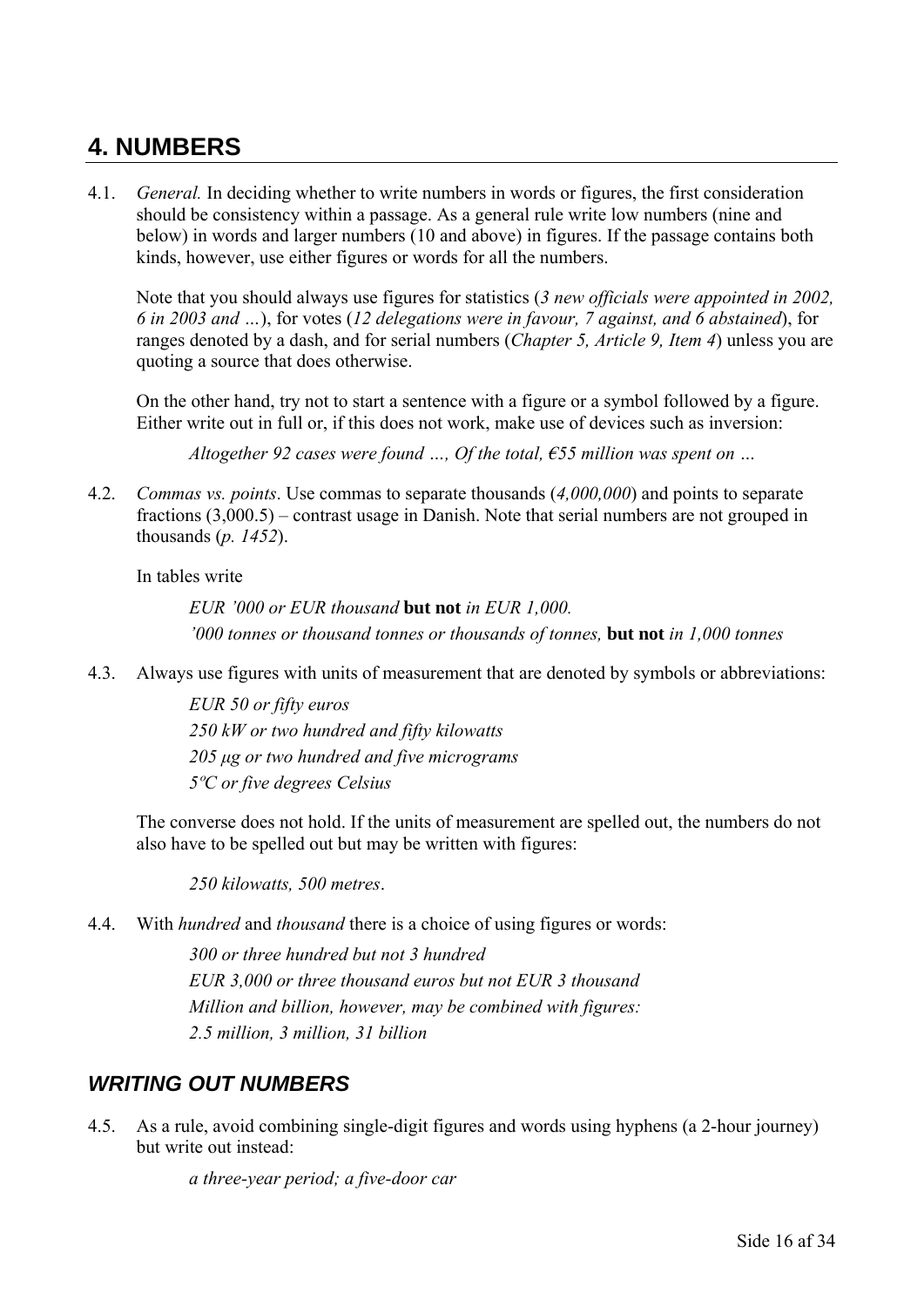But note set phrases such as:

*40-hour week, 24-hour clock, 4-wheel drive* 

- 4.6. When two numbers are adjacent, spell out one of them: *90 fifty-gram weights, seventy 25-cent stamps*
- 4.7. Compound numbers that are to be written out (e.g. in treaty texts) take a hyphen: *the thirty-first day of December, nineteen hundred and eighty-one*
- 4.8. *Abbreviating "million" and "billion".* Do not use *mio*. The letters *m* and *bn* can be used for sums of money to avoid frequent repetitions of *million, billion*; this applies particularly in tables where space is limited. The abbreviation should be closed up to the figure (examples: *€230m, £370m, \$230bn*).

### *FRACTIONS*

4.9. *Written out.* Insert hyphens in fractions used as adverbs or adjectives but not if they are nouns:

*a two-thirds increase, but an increase of two thirds.* 

- 4.10. Avoid combining figures and words: two-thirds completed, *not* 2/3 completed
- 4.11. *Decimal points.* In English, the decimal fractions are separated by points in contrast to Danish decimal commas (3.5%)

#### *RANGES*

4.12. *Written out.* When a range is written out, repeat symbols and multiples (i.e. thousand, million, etc.):

> *from EUR 20 million to EUR 30 million between 10ºC and 70°C*

4.13. *Abbreviated form.* When a range is indicated by a dash*,* do not repeat the symbol or multiple if they do not change and close up the dash between the figures:

 *€20–30 million, 10–70ºC* 

If the symbol or multiple changes, however, leave a blank space on either side of the dash

*100 kW – 40 MW* 

#### *DATES AND TIME*

#### **DATES**

4.14. Write out the month, preceded by a simple figure for the day, e.g. *23 July 1997*. Use all four digits when referring to specific years (i.e. 1997 not '97). However, in footnotes and where space is at a premium, the month can be written as a number.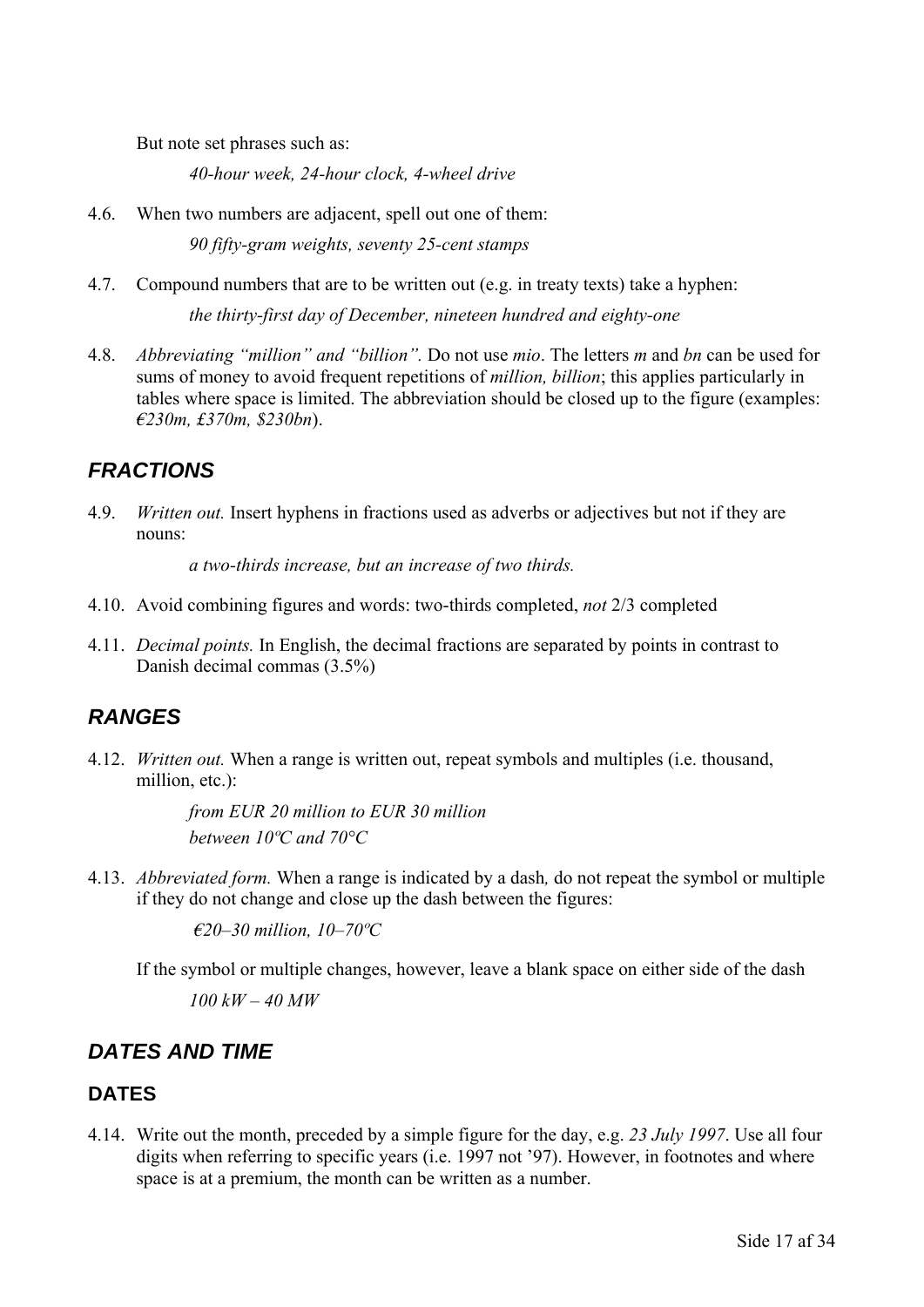Note that in American usage, *23 July 1997* is *7.23.97* and in the international dating system it is *1997-07-23*.

- 4.15. *Avoiding redundancy.* If the year in question is absolutely clear from the context, the year number may be left out: *on 23 July 2001, the Department did this ... but subsequently on 2 August, it did something else ...*
- 4.16. *Decades.* When referring to decades write *the 1990s* (no apostrophe).
- 4.17. *Systems of chronology.* The letters *AD* come before the year number (*AD 2000*), whereas *BC*  follows it (*347 BC*). *CE* (Common Era), *BCE* (Before Common Era) and *BP* (Before Present) also follow the year number.
- 4.18. *Time spans.* Use a closed-up dash. For the second figure, you should not repeat the century if it is the same, but you should always include the decade:

1870–1901, 1905–10, 1914–18, 1939–45, 1980–86, 1996–2006

#### 4.19. Note the following patterns:

*from 1990 to 1995 (not: from 1990–95) between 1990 and 1995 (not: between 1990–95) 1990 to 1995 inclusive (not: 1990–95 inclusive)* 

4.20. Note that *1990–91* is two years. Single marketing years, financial years, etc. that do not coincide with calendar years are denoted by a forward slash: e.g. *1990/91*, which is twelve months or less.

#### **TIME**

4.21. Use the 24-hour system in preference to the 12-hour system. When you use the 24-hour system you do not need to use *p.m. (post meridiem)* or *a.m*. *(ante meridiem).*

Write times with a colon between hours and minutes, without adding *hrs* or *o'clock*: *11:30*.

For midnight either write the word *midnight* or use *24:00* (for periods ending then) or *00:00*  (for periods starting then).

4.22. For duration use *h:* 

*the time allowed for the test is 2½ h.* 

4.23. Distinguish *summertime* (the season) from *summer time,* e.g. *British Summer Time (BST)*.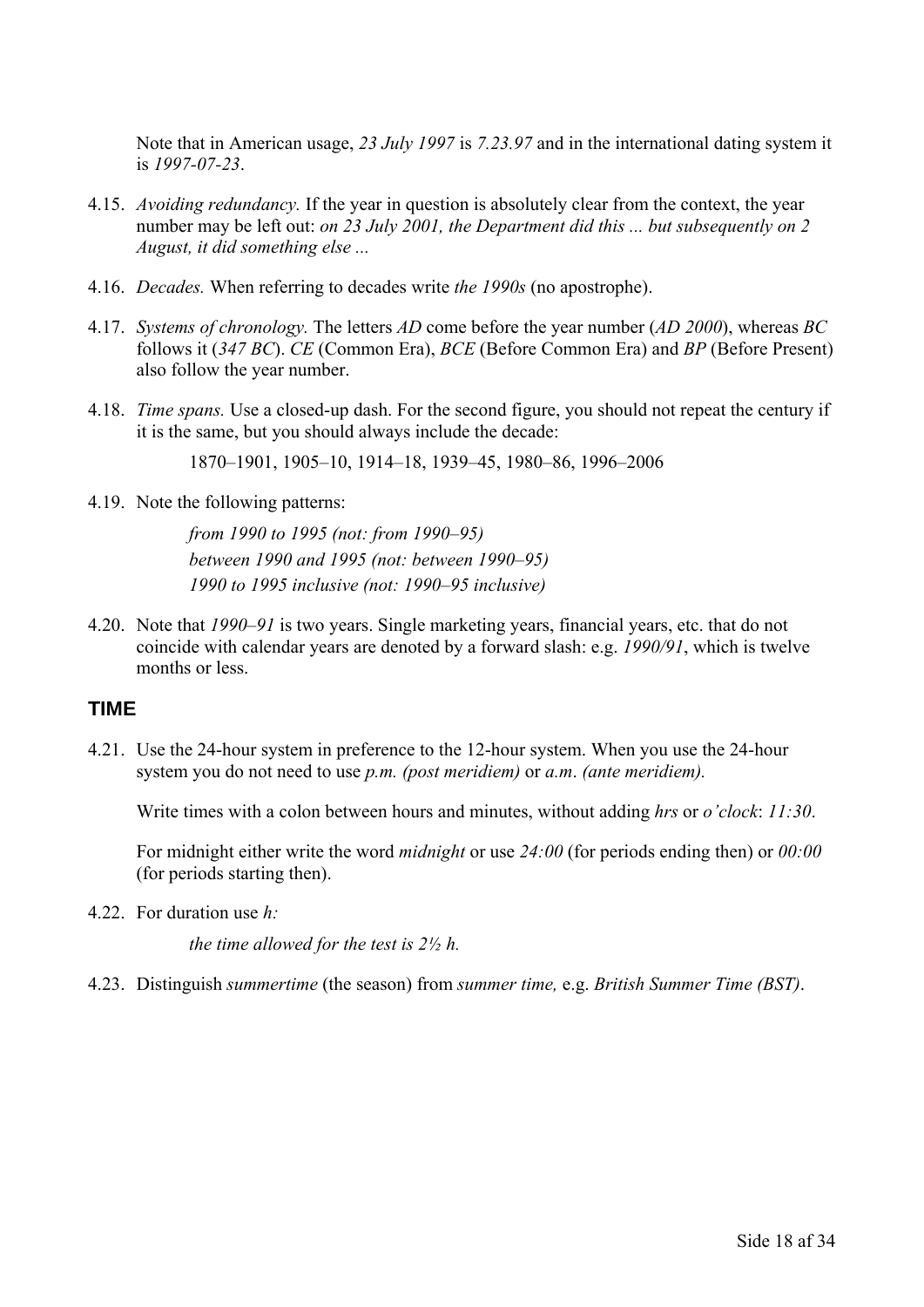# **5. ABBREVIATIONS, ACRONYMS and SYMBOLS**

#### *ABBREVIATIONS AND ACRONYMS*

5.1. *General.* As a general principle, abbreviations, acronyms (abbreviations that are pronounced as words) and symbols should be used as much for the convenience of the reader as of the writer. Overuse will baffle and irritate most readers.

Acronyms are normally uppercased. However, if an acronym has come to be regarded as a proper name, it retains only an initial capital. This requires it to conform to the rules for English spelling, to be pronounced as a normal word and to carry no risk of confusion with an existing word. As a rule, the longer the acronym, the more likely it is to lose its capitals. To ensure consistency and remove the need for subjective decisions, follow the 'five-letter' rule in 5.2 below. Bear in mind, though, that this rule is necessarily arbitrary. Finally, ignore the convention in many online databases of uppercasing all acronyms and abbreviations.

Note also that some acronyms may become common nouns, losing even the initial capital, e.g. radar and laser.

5.2. *Longer acronyms.* Lowercase acronyms with more than five letters, but retain initial capital if they can be pronounced. Thus:

*Benelux, Unesco, Unctad* 

*but:* 

*EFILWC, EMCDDA* 

5.3. *Short acronyms.* Five letters or fewer: Uppercase throughout without points:

*MA, BA, EEA, ISDN, OECD, R&D (no spaces!)* 

and, though pronounceable:

*IARU, AIDS, EFTA, NASA, NATO* 

5.4. *Indefinite/definite article.* Use the definite/indefinite article before abbreviations. The definite/indefinite article is usually dropped in acronyms. Thus:

*the USA, an LSE professor, the LSE* 

*but:* 

*Unesco, Benelux* 

5.5. *Plurals of abbreviations.* Plurals of abbreviations do not take an apostrophe:

*BAs, MAs, PhDs* 

5.6. *Lowercase or mixed-case abbreviations.* There is a small but high-frequency class of abbreviations that traditionally are written in lowercase (including at the beginning of a sentence in footnotes) and require points after each letter, such as *e.g.* and *i.e.*

Most other lowercase and mixed-case abbreviations are written without stops: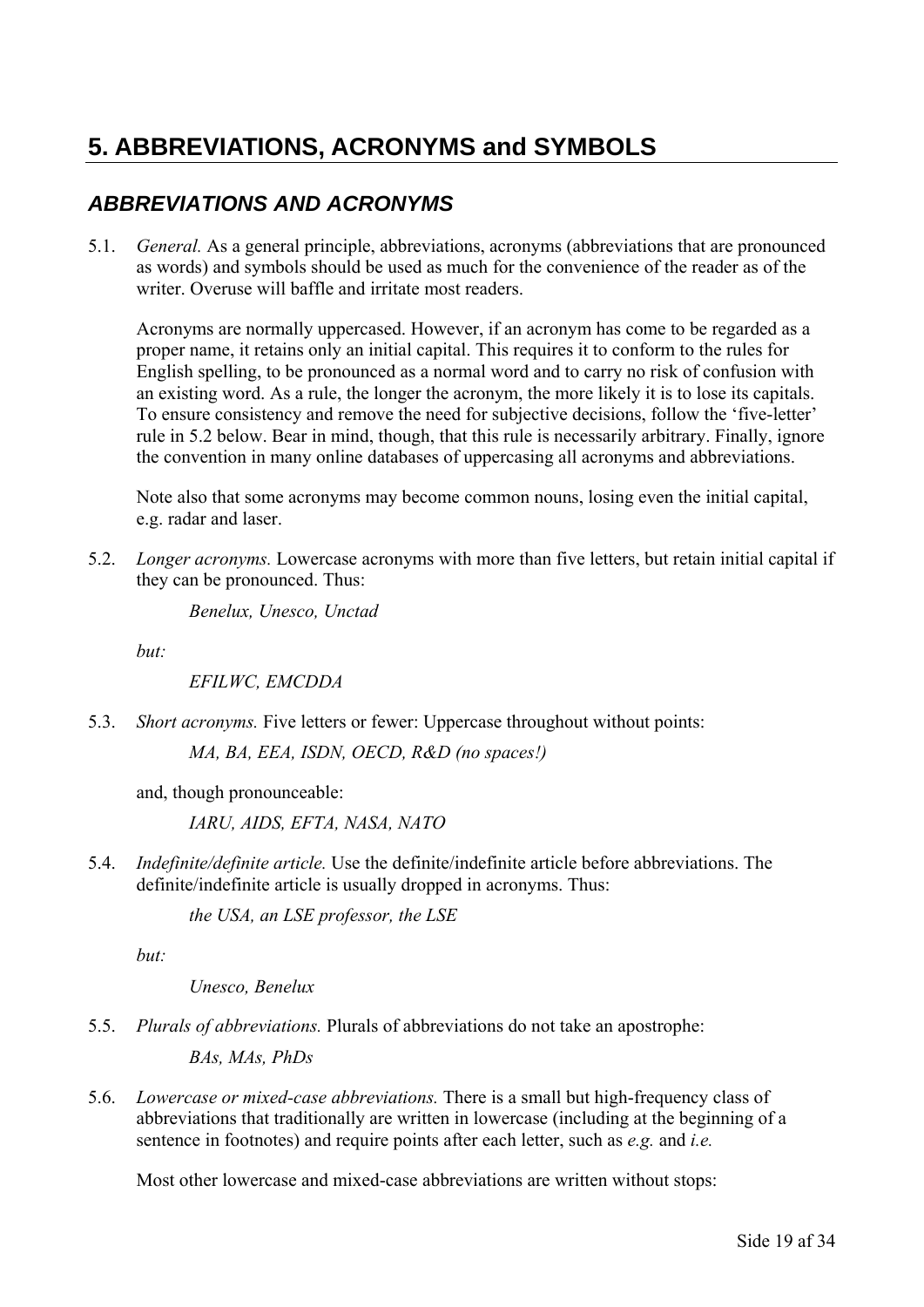*aka, fob, cif, PhD, MSc, BSc*

including most scientific abbreviations and symbols:

*pH*

5.7. *Single truncated words.* Single truncated words take a point unless the last letter is included:

*Jan., Sun., Co., fig., etc., cf., chap., prof. Mr, Mrs, Dr, Ltd, St Petersburg* 

- 5.8. Abbreviate 'number' as No (plural Nos), which has no final stop as it is derived from Latin Numero.
- 5.9. *Single letters.* Single letters (uppercase and lowercase) conventionally take a point. Exceptions: scientific symbols (chemical elements, basic and derived units, etc.) and the v in the names of court cases.
- 5.10. First names should be abbreviated with a single initial only (Phillip: P., Marc: M., Thomas: T.). For compound first names, use both initials (Jean-Marie: J-M).
- 5.11. Note also:  $p = page (plural: pp.); 1 = line (plural: ll.).$
- 5.12. *Foreign-language abbreviations.* Untranslated foreign-language abbreviations should retain the capitalisation and punctuation conventions of the original (e.g. A/S).
- 5.13. Abbreviate *Nota Bene* as *NB* not *N.B.*

#### *MATHEMATICAL SYMBOLS*

5.14. *Percent.* Note that *percent* can be one or two words (per cent). Usually *percent* is considered American spelling, but it is becoming increasingly more common use in British spelling as well and is recommended use by the EU style guide. Use the word where the number is also spelled out in words: *rounded down to the nearest tenth of one percent.* Note also *several percent higher, a few percent,* and similar expressions. With figures, use the percent sign  $(%).$ 

Observe the distinction between *percent (or %)* and *percentage point(s);* an increase from 5% to 7% is an increase of two percentage points (or an increase of 40%), not an increase of 2%.

#### *SCIENTIFIC SYMBOLS AND UNITS OF MEASUREMENT*

- 5.15. *General.* Most scientific symbols in current use are interlingual forms and do not require any adaptation when writing in English. In the specific case of weights and measures, the International System of Units has now been adopted almost universally for science and technology, as well as generally for trade and industry in the EU.
- 5.16. *Names of units of measurement.* Names of basic and derived units of measurement are always lowercased even if they are derived from a personal name, e.g.: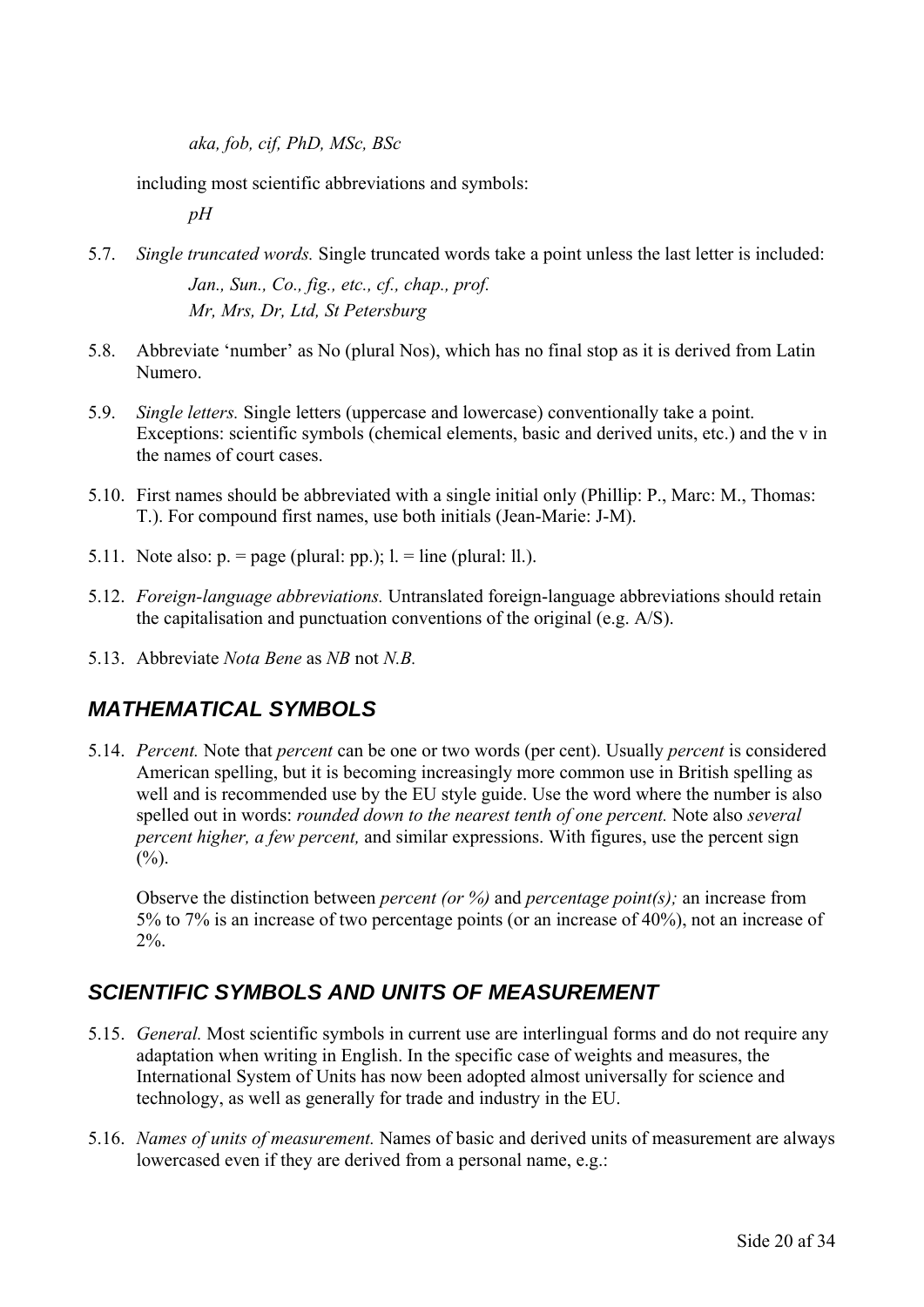*ampere, kelvin, hertz, newton, pascal, watt, siemens, becquerel*

They have normal plurals in  $-s$ :

*250 volts, 50 watts* 

Note that proper names used adjectivally retain their initial capital:

*Richter scale, Mach number, degree Celsius*

- 5.17. *Degree sign.* The degree sign in temperatures and compass bearings, e.g. 25°C or 65°NE, is closed up on both sides.
- 5.18. *Symbols for units of measurement.* These are normally abridged forms of the names of these units. They are written without stops, are not closed up to figures and do not have plurals (4 ha, 9 m, 60 km, 50 km/h, 200 g, 5 kg, 40 t, 20 bar, 55 dB (A), 2,000 kc/s).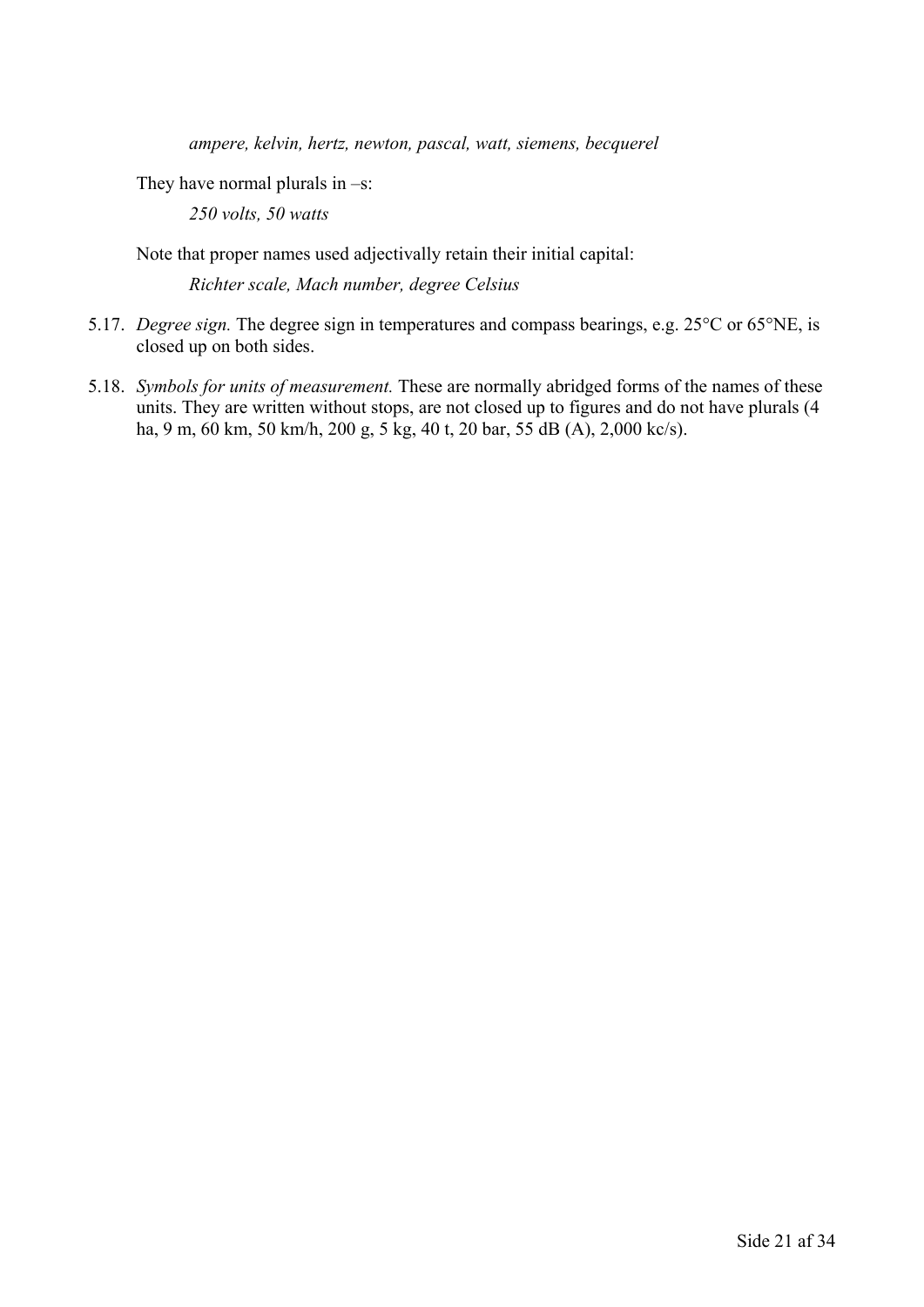# **6. FOREIGN IMPORTS**

### *FOREIGN WORDS AND PHRASES IN ENGLISH TEXT*

- 6.1. Personal names should retain their original accents, e.g. Grybauskaité, Potočnik, Wallström.
- 6.2. *Latin* Avoid obscure Latin phrases if writing for a broad readership. When faced with such phrases as a translator, check whether they have the same currency and meaning when used in English.

The expression "per diem" ("daily allowance") and many others have English equivalents, which should be preferred, e.g. "a year" or "/year" rather than "per annum".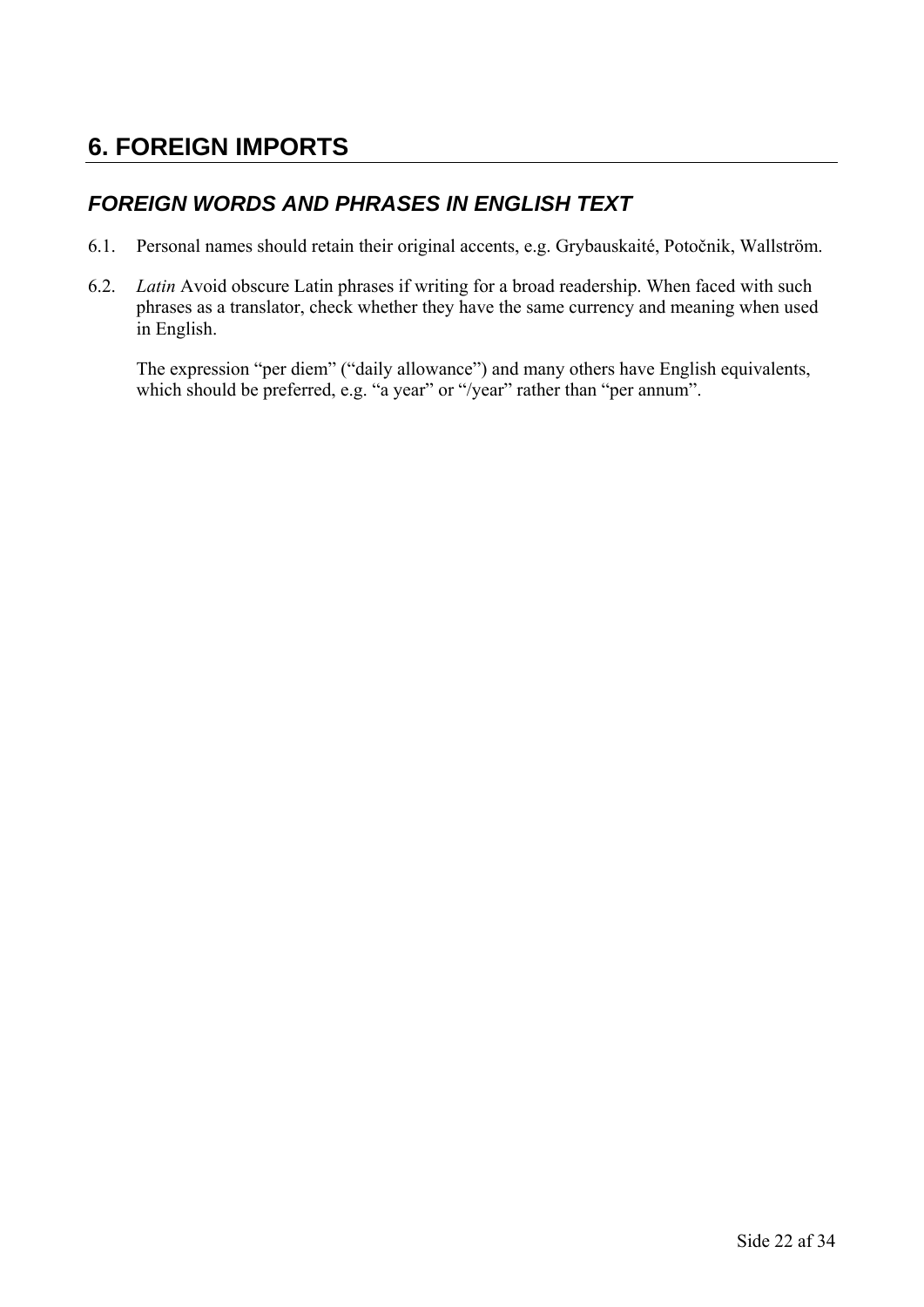# **7. PREPOSITIONS (for, of, by, at, in, on, about, etc.)**

For non-native speakers of English, it can be very difficult to use the right prepositions. For example, we travel **in** a car, but **on** a bus. We hear the news **on** the radio and read about it **in** the paper. It happened **at** 11:45 **on** Tuesday **in** January. As there are few hard and fast rules about how to use prepositions, it is often a matter of learning the correct use by heart:

*I agree with you. We agree about the necessity of having a style guide. Let us agree on the decision. I will agree to come with you if we can take the bus.* 

If in doubt, use a dictionary!

7.1. *Verbs* after prepositions always take the –ing form:

*He saved time by following five courses in the Spring Semester. I can't hold a test tube without breaking it.* 

7.2. *Word order.* Especially in informal language, prepositions can be at the end of a sentence, for example in relative clauses and *wh*- questions:

> *What are you talking about? This is the bed Elvis used to sleep in.*

In a more formal language, prepositions are usually not placed at the end of the sentence:

*This is the bed in which Elvis slept.* 

In *passive* structures, the preposition usually stays with the verb:

*Elvis' bed has not been slept in since he died.* 

In adverbial expressions such as "**with patience"**, the preposition usually stays with the noun:

*I admire the patience with which she studied.* 

But NOT

*I admire the patience she studied with.*

7.3. *Left out prepositions*. There are certain expressions in which prepositions are left out:

*He wanted to discuss (about) the new website. It was almost noon when he entered (into) the office.* 

*Expressions of time*. Before expressions of time beginning *this*, *next*, *last*, *that*, *one*, *every*, *each*, *some*, *all*, prepositions can sometimes be left out:

*Let us have a meeting about this (on) next Tuesday evening. We talked about this (in) last January.* 

*Expressions of measurement*. The preposition is usually left out in expressions containing *height*, *weight*, *length*, *age*, *size*, *shape*, or *colour*, as the sentences below: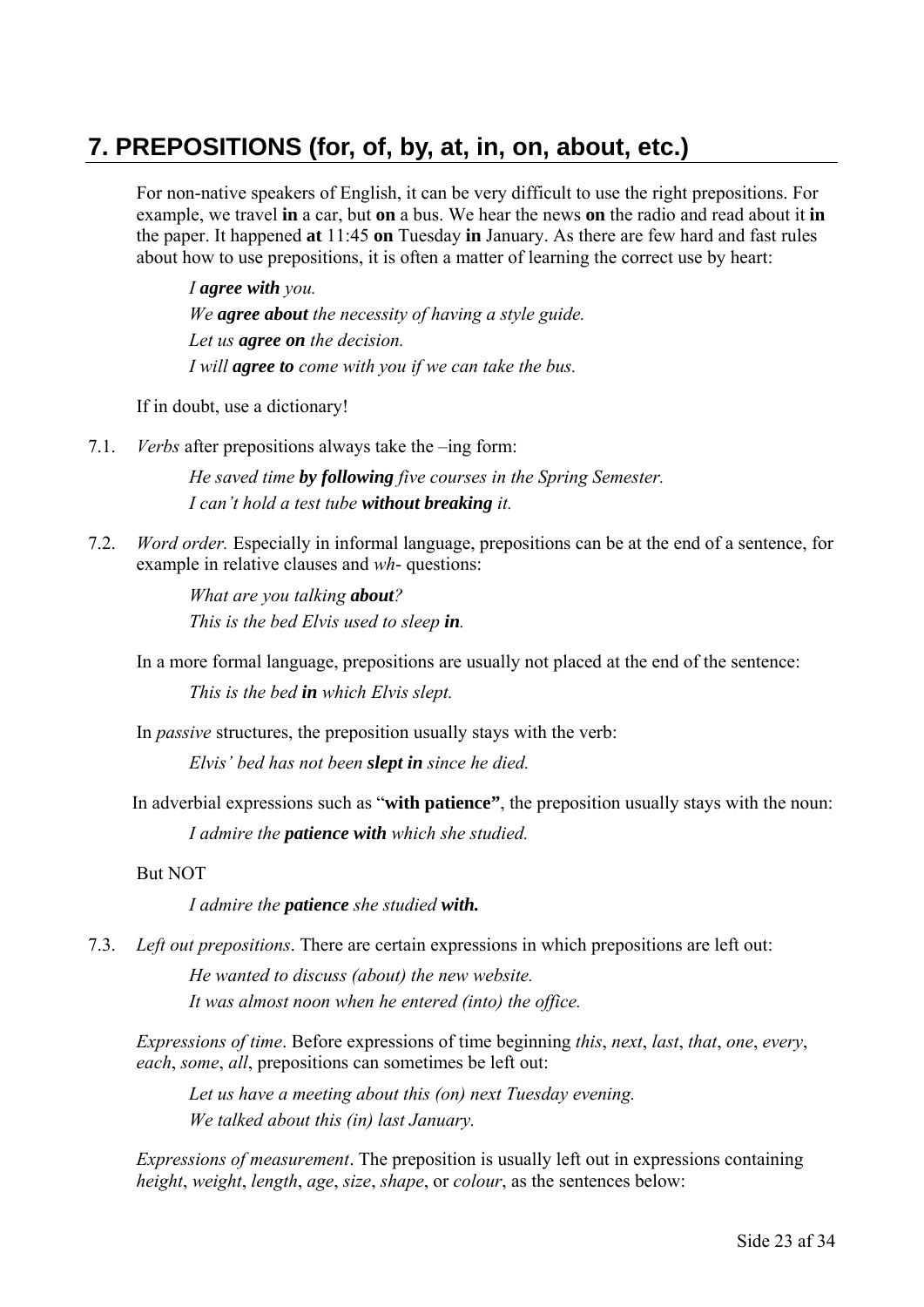*She is (of) the same height as her brother. (of) What colour is your car? Her dress is (of) the same size as mine.*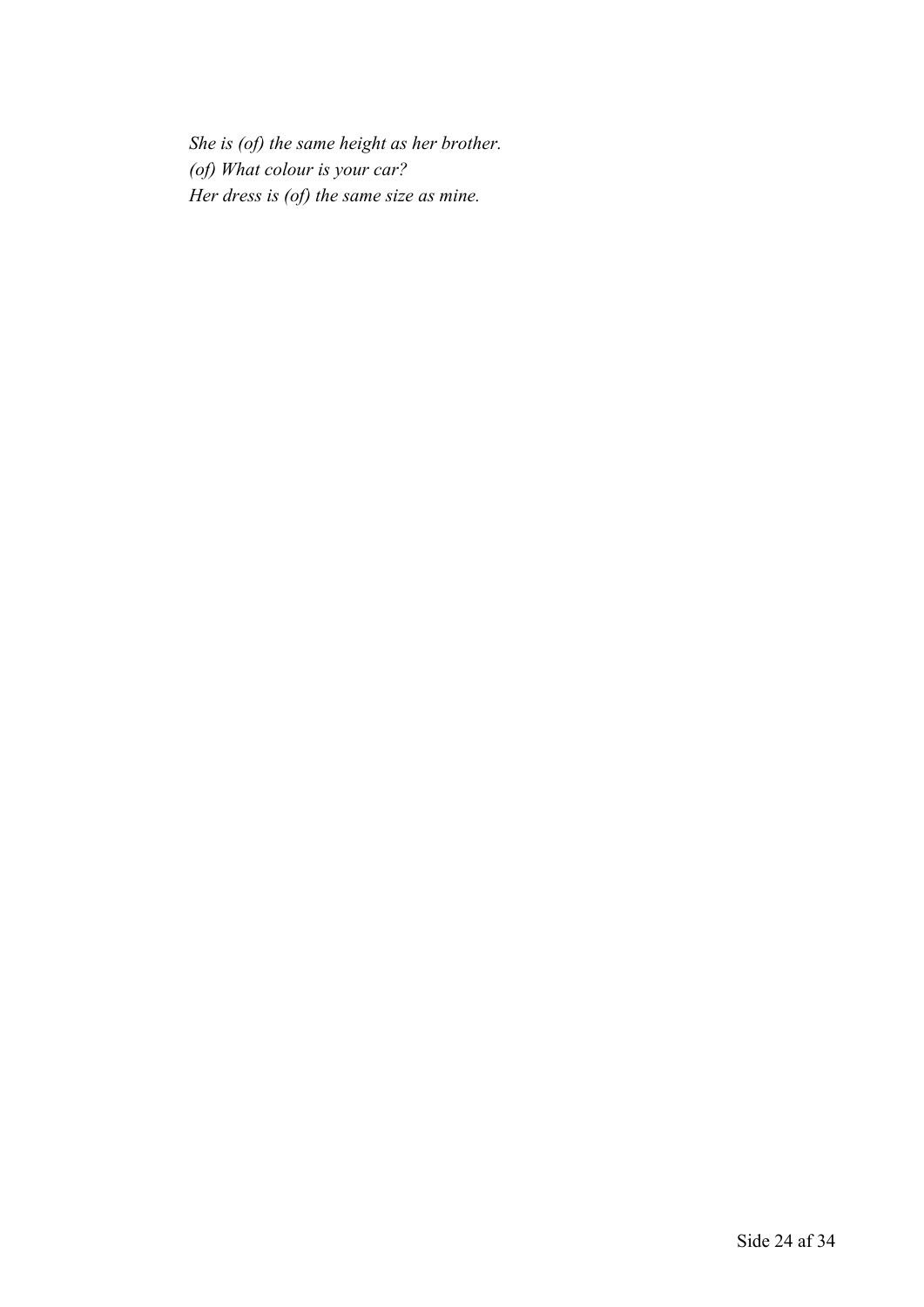## **8. VERBS**

#### *SINGULAR OR PLURAL AGREEMENT*

8.1. C*ollective nouns*. Use the singular when the emphasis is on the whole entity:

*The Study Board is considering the matter. The Department of Geology was not informed.* 

Use the plural when the emphasis is on the individual members:

*The Study Board have received many parking tickets. The Department of Geology were given a pay rise.* 

8.2. Countries and organisations with a plural name take the singular:

*The Netherlands is reconsidering its position. The United Student Councils was unable to reach agreement.* 

8.3. Use a singular verb when a multiple subject clearly forms a whole:

*Checking and stamping the transcripts is the job of the Study and Examinations Office.* 

8.4. *Words in –ics.* These are singular when used to denote a scientific discipline or body of knowledge (mathematics, statistics, economics) but plural in all other contexts.

> *Economics is commonly regarded as a soft science. The economics of the new faculty were studied in depth.*

- 8.5. *A statistic*. The singular *statistic* is a back-formation from the plural and means an individual item of data from a set of statistics.
- 8.6. *Data'* is properly a plural noun and therefore goes with a plural verb.
- 8.7. The word *none* takes either a singular or plural verb, depending on sense.
- 8.8. *Uncountable nouns.* Some nouns are not countable and therefore always take a singular verb: research, money, information, news, water, understanding, knowledge, accommodation etc.

#### *VERBS IN LEGISLATION*

- 8.9. The use of verbs, in particular the modal verb *shall*, in legislation often gives rise to problems, since such uses are rarely encountered in everyday speech. Consequently, writers may lack a feel for the right construction. The following section is intended to provide guidance.
- 8.10. For a *positive command*, use *shall*:

*This Exchange Agreement shall be valid for the University of Copenhagen.* 

Note that this provision expresses an obligation. However, this is not always the case: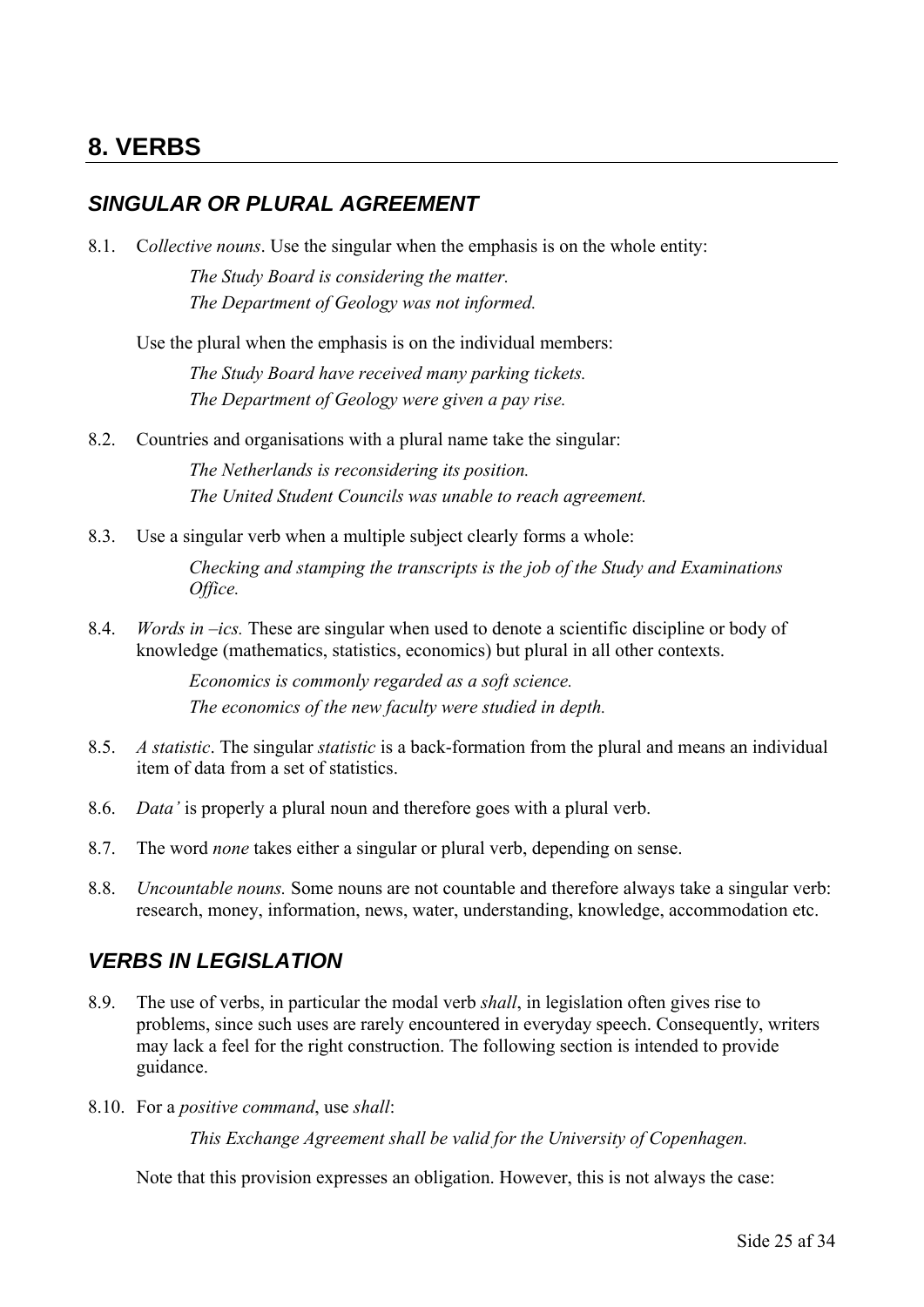*This Exchange Agreement shall enter into force on …* 

In the first but not the second case, *must* could be used instead of *shall*. :

8.11. Where a *negative command* expresses a prohibition, use *may not:*

*This Exchange Agreement may not be used by Copenhagen Business School.* 

Linguistically speaking, *shall not* or *must not* could also be used to express a prohibition. Note, however, that *shall not* is used where no prohibition is meant, for example:

*This Exchange Agreement shall not be valid in any of the cases below: This Exchange Agreement shall not enter into force until/if …* 

8.12. For a *positive permission*, use *may*:

*This Exchange Agreement may be used …:* 

8.13. For a *negative permission*, use *need not*:

*This exam need not be attended in the following cases:* 

#### *SPLIT INFINITIVE*

8.14. This refers to the practice of inserting adverbs or other words before an infinitive but after the 'to' that usually introduces it, as in *"to daringly introduce a style guide at the University"*. Although there is nothing wrong with this practice from the standpoint of English grammar, there are still many who think otherwise. One way of encouraging such readers to concentrate on the content of your text rather than on the way you express it is to avoid separating the 'to' from its following infinitive.

Note, however, that this does not justify qualifying the wrong verb, as in *"we called on her legally to condemn the students behaviour"*. In these and similar cases, either split the infinitive with a clear conscience (*"we called on her to legally condemn the students' behaviour"*) or move the qualifying adverb to the end of the phrase (*"we called on her to condemn the students' behaviour legally"*).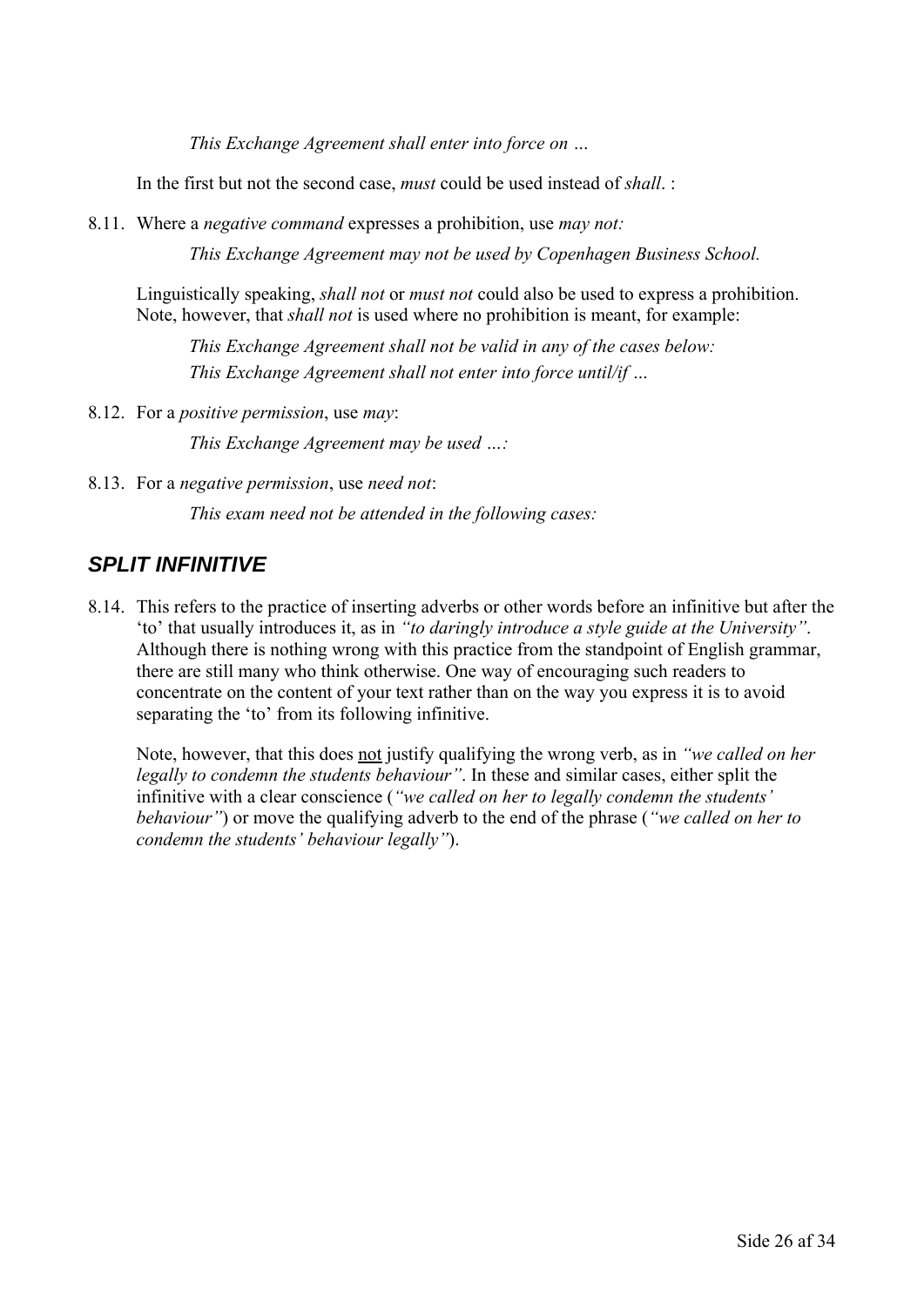# **9. LISTS AND TABLES**

When translating lists, always use the same type of numbering as in the original, e.g. Arabic numerals, small letters and/or Roman numerals. If the original has bullets or dashes, use these. However, you need not use the same punctuation (points, brackets, etc.) for list numbers, and indeed should not do so if they would otherwise look the same as numbered headings elsewhere in the text.

The four basic types of lists are illustrated below. In multi-level lists, follow the same rules for each level.

- 9.1. *Lists of short items* (without main verbs) should be introduced by a full sentence and have the following features:
	- ♦ introductory colon
	- $\bullet$  no initial capitals
	- ♦ no punctuation (very short items) or comma after each item
	- ♦ a full stop at the end.
- 9.2. *Where each item completes* the introductory sentence, you should:
	- − begin with the introductory colon;
	- − label each item with the appropriate bullet, number or letter;
	- − end each item with a semicolon;
	- − close with a full stop.
- 9.1. *If all items are complete statements* without a grammatical link to the introductory sentence, proceed as follows:
	- a. introduce the list with a colon;
	- b. label each item with the appropriate bullet, number or letter;
	- c. start each item with a lowercase letter;
	- d. end each one with a semicolon;
	- e. put a full stop at the end.
- 9.2. If any one item consists of several complete sentences, announce the list with a complete sentence and continue as indicated below:
	- 1) Introduce the list with a colon.
	- 2) Label each item with the appropriate bullet, number or letter.
	- 3) Begin each item with a capital letter.
	- 4) End each statement with a full stop. This allows several sentences to be included under a single item without throwing punctuation into confusion.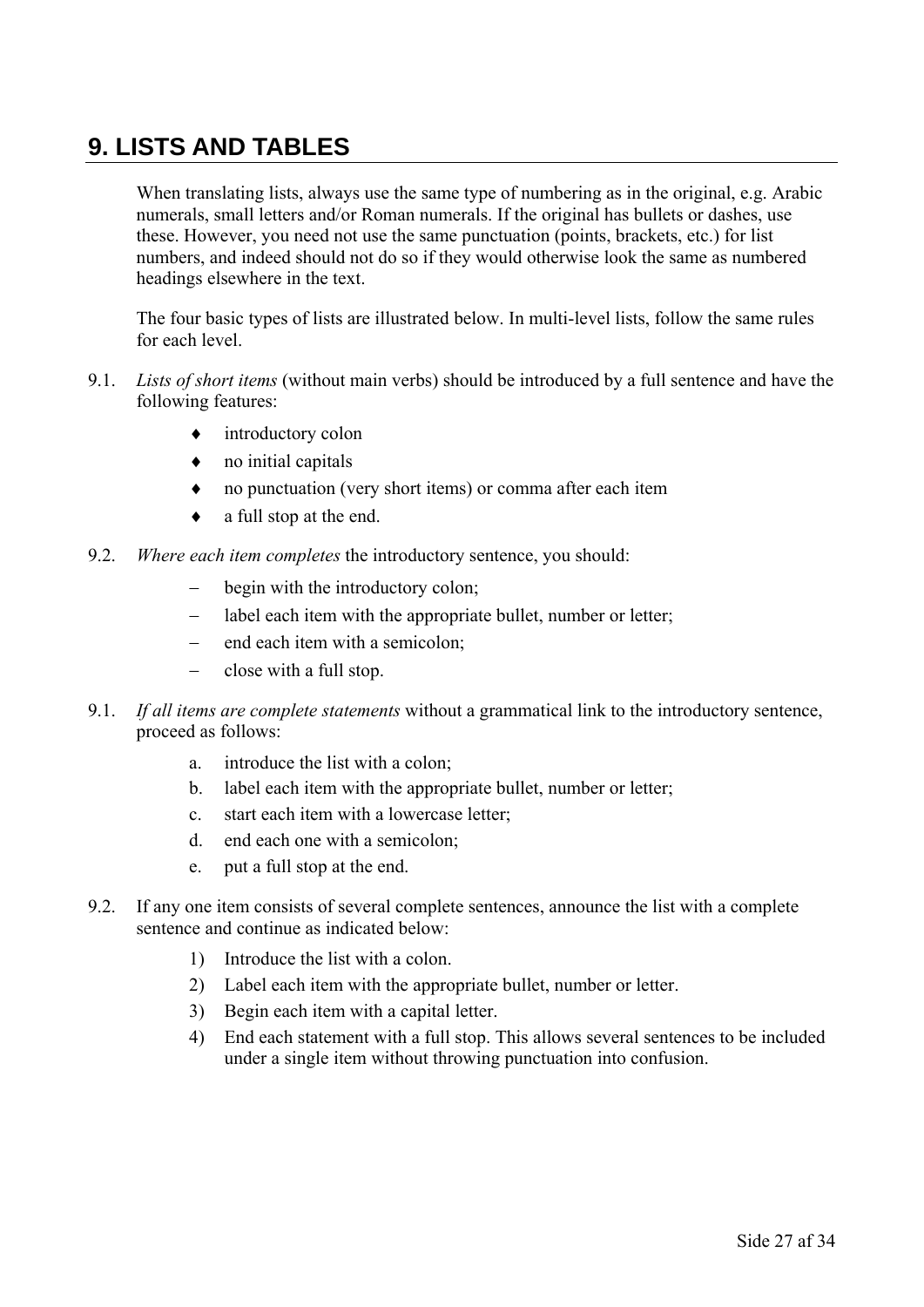### *TABLES*

9.5. *Table headings*. Place table headings above the table without a main verb. Diagrams, figures and graphs should be labelled at the bottom, also without a main verb. It is not necessary to repeat the word *table* in the heading. See 4.2 for numbers in tables.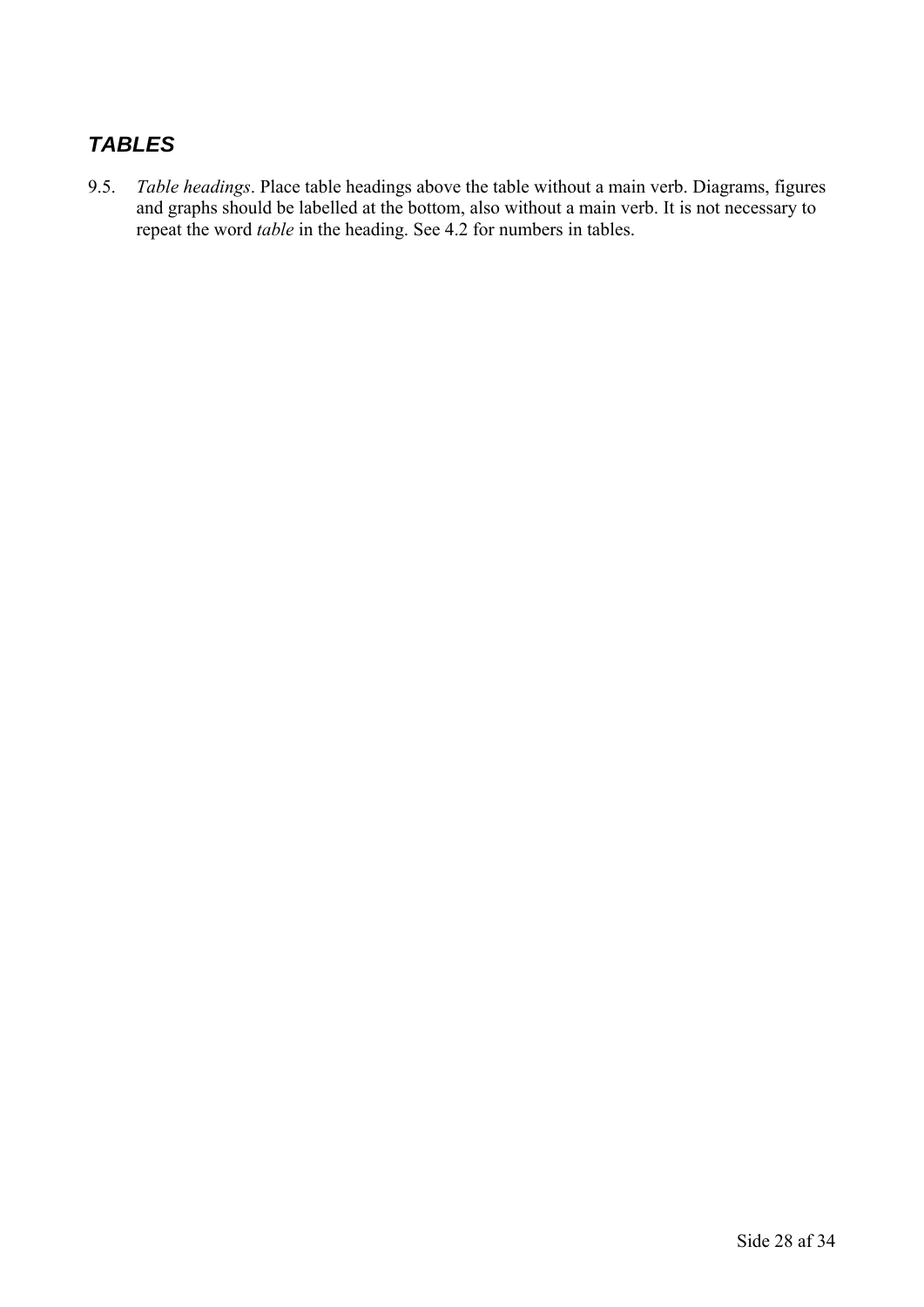## **10. SCIENCE GUIDE**

#### *SCIENTIFIC NAMES*

10.1. *Biological sciences*. As the binomial system for classifying living organisms is used in all languages, it is normally sufficient that the name is capitalised, while species epithets are always lowercased, even if derived from proper names (e.g. Martes Americana, Pusa sibirica):

| <b>ORDER:</b>   | Rosales       | Carnivora          |
|-----------------|---------------|--------------------|
| <b>FAMILIY:</b> | Rosaceae      | Felidae            |
| <i>GENUS:</i>   | Rosa          | Felis              |
| <i>SPECIES:</i> | Rosa moschata | <i>Felis catus</i> |

- 10.2. *Italicisation.* The names of genera, species and subspecies (varieties, cultivars) are always italicised.
- 10.3. Most text references are to genus or species (i.e. the name of the genus followed by an epithet). The genus name should be spelled out in full on first occurrence and subsequently abbreviated: *Escherichia coli*, abbreviated *E. coli*.
- 10.4. *Non-technical usage*. Some scientific plant names are identical with the vernacular name and of course should not be capitalised or italicised when used non-technically (e.g. "rhododendron growers"; but *Rhododendron canadense).*
- 10.5. *Geology*. Use initial capitals for formations (*Old Red Sandstone; Eldon formation*) and geological time units (*Cenozoic; Tertiary period; Holocene*), but not for the words era, period, etc.
- 10.6. *Chemical compounds*. Like chemical elements, the symbols for chemical compounds (i.e. chemical formulae) are interlingual: *NaCl, H2O, C18H25NO, etc.*
- 10.7. *Avoiding hyphenation.* Current practice is to avoid hyphenation altogether, except between letters and numbers (see below). This applies both to prefixes (such as *di, iso, tetra, tri: diisopropyl fluorophosphate, ethylenediaminetetraacetic acid*) and other compound forms (*benzeneethanol*), where normal hyphenation rules would require a hyphen between the double vowels.
- 10.8. *Names containing numbers*. Use hyphens to link numbers to letters in the names of chemical compounds (on both sides if the number is an infix). If there are several numbers in sequence, they are separated by commas:

 *2-pentanone; 1,2-dichloroethane; 2,2,3 3-tetrabromobutane*.

10.9. *Sentences beginning with numbers.* If the first word in a sentence is a chemical compound that starts with a number, the first letter is capitalised:

*2-Pentanone is a compound obtainable from proprionic acid.*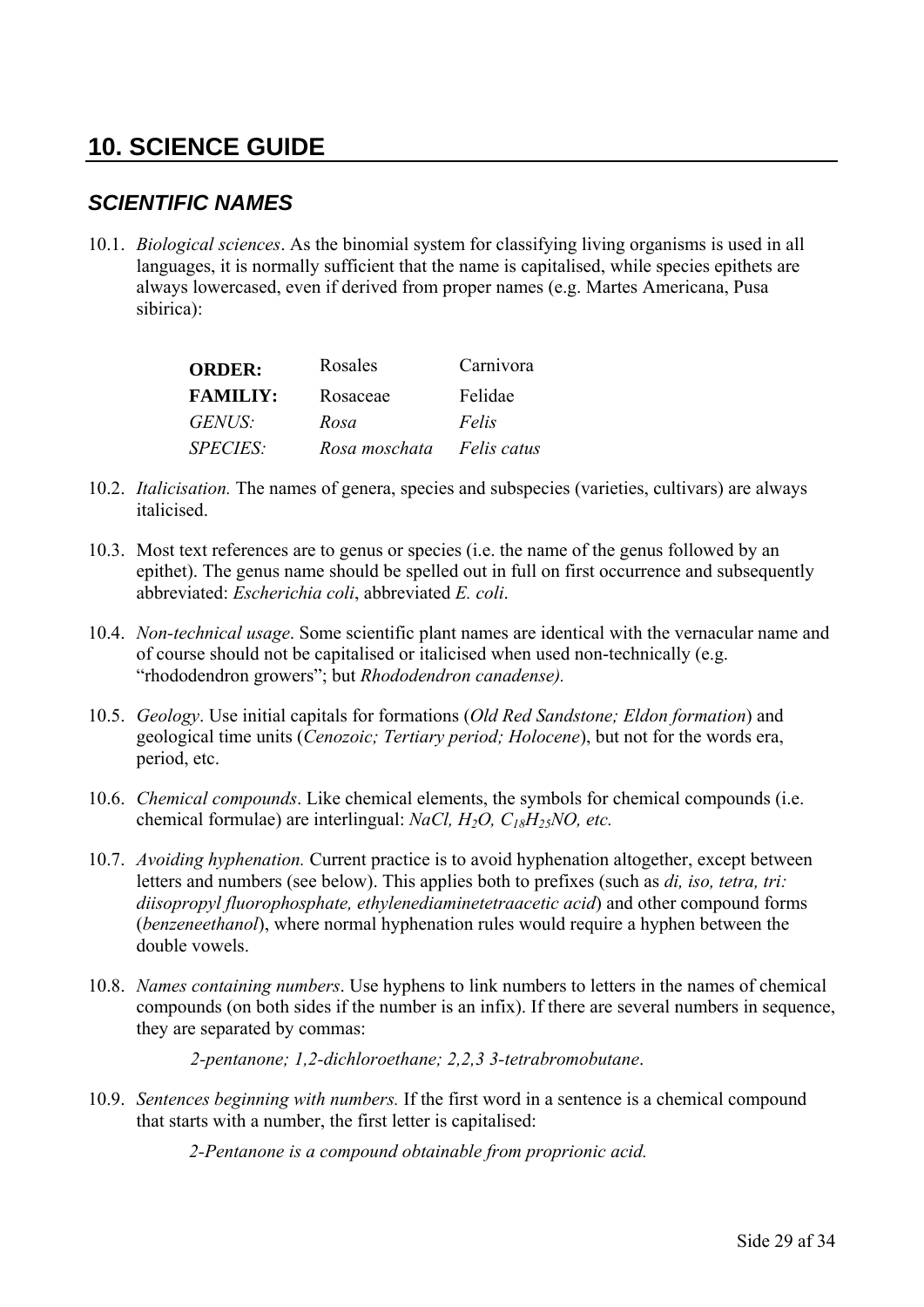10.10.*Common names.* Most chemical compounds in widespread use have one or more common names besides their scientific name. Such common names or abbreviations of the scientific names are often used for brevity's sake in scientific texts. For example, *ethylenediaminetetraacetic acid* is more customarily known as *edetic acid* or abbreviated to *EDTA*. If translating, follow source document usage.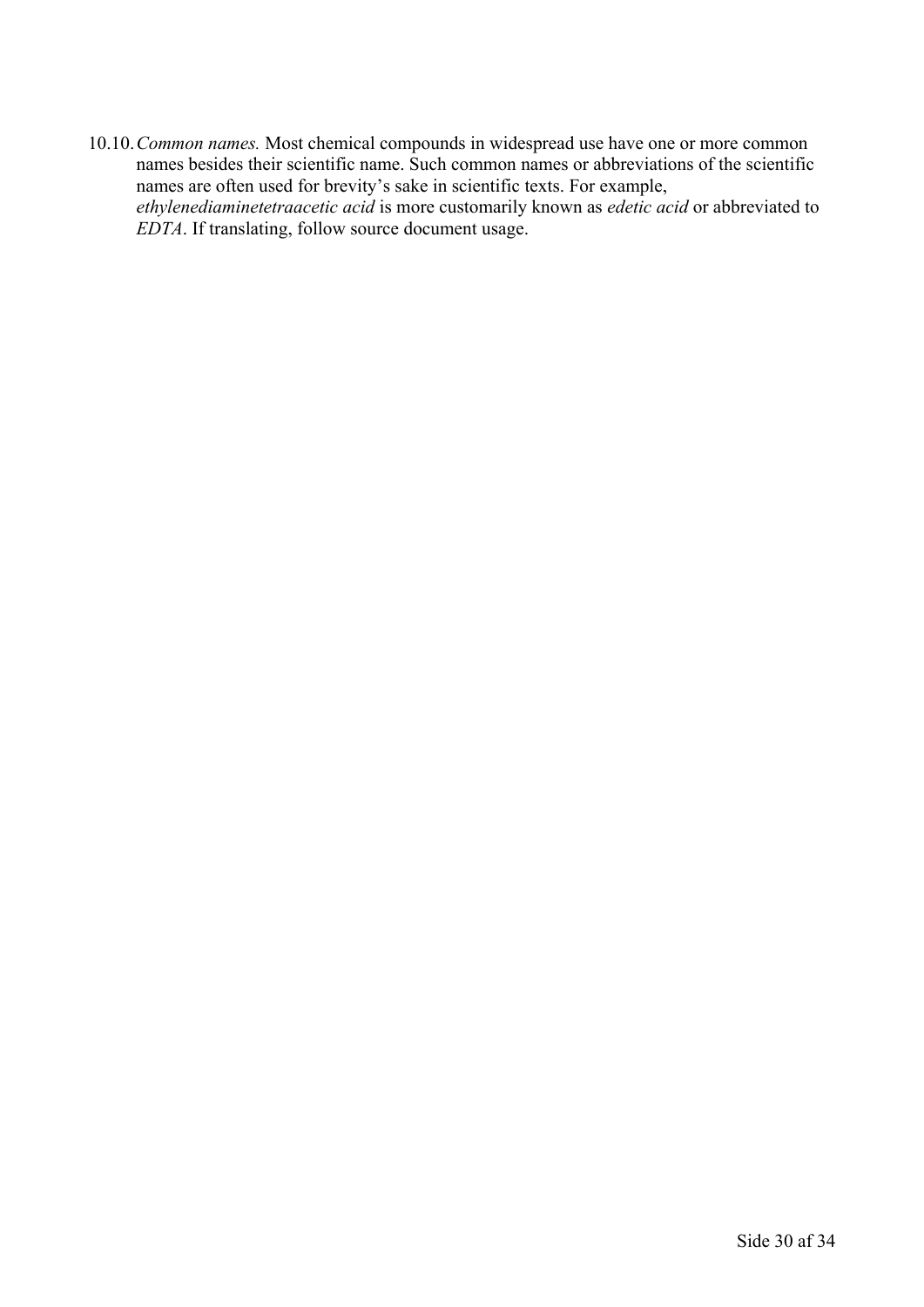# **11. FOOTNOTES, BIBLIOGRAPHIES AND CITATIONS**

11.1. *Citations*. Put titles of periodicals, books and newspapers in italics, but cite titles of articles within such publications in single quotation marks: In *The Best Book Ever Written* is an article called 'How to Write a Book'.

Use the English titles of publications where an official English version exists, but do not translate titles of works that have appeared only in a foreign language.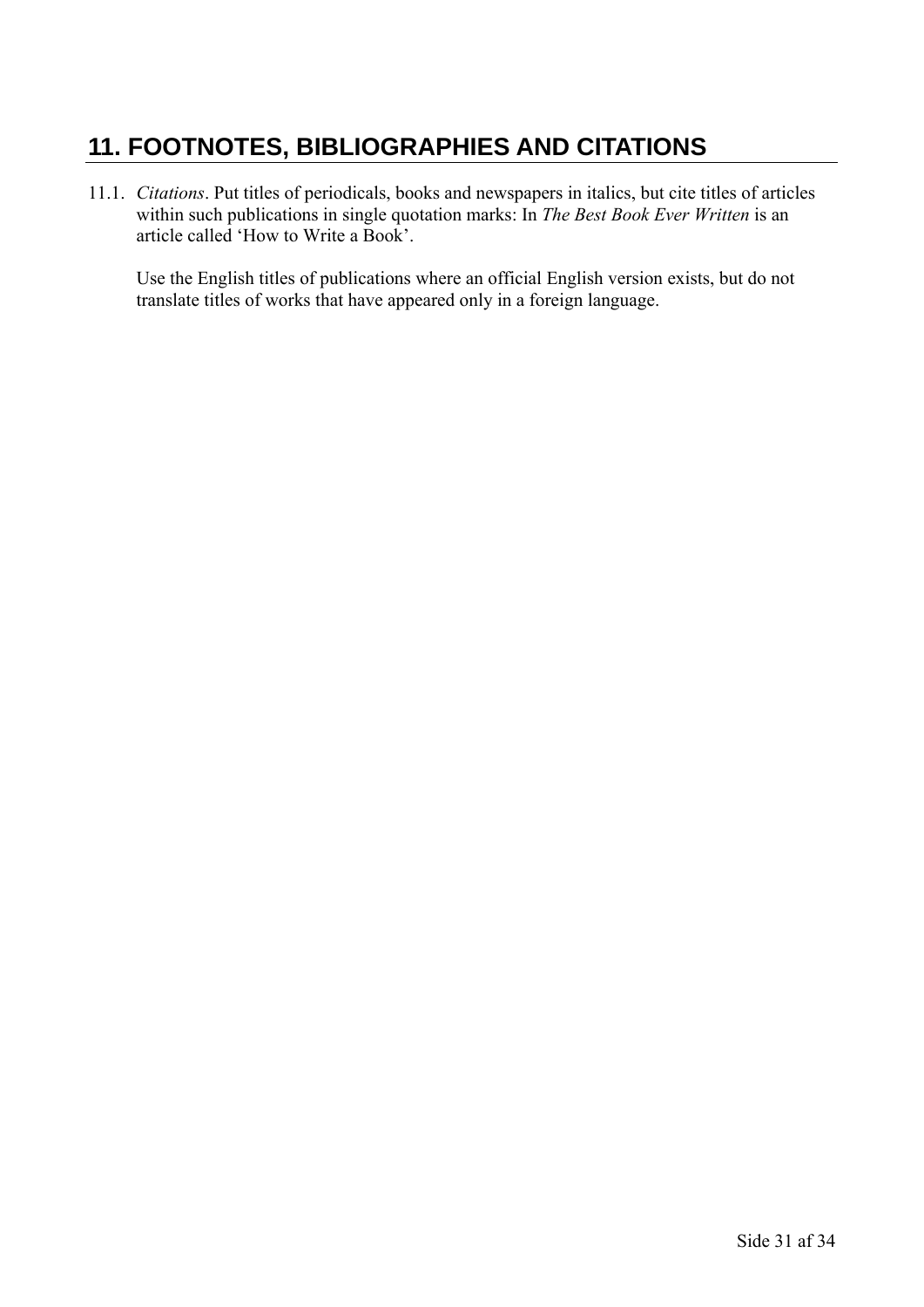# **12. CORRESPONDENCE**

12.1. *Drafting and translating outgoing letters*. Remember the basic pairs for opening and closing letters:

> *Dear Sir/Madam … Yours faithfully Dear Mr/Ms/Dr Bloggs … Yours sincerely Dear Mark … Best regards/Kind regards/Best wishes*

The tendency is towards greater use of the second, less formal pair when the correspondent's name is known. It should certainly be used in letters of reply to individuals. Emails are often less formal than letters sent on paper.

Note that **commas** should be placed either after both opening and closing formula, or after neither.

12.2. *Letters to ambassadors and permanent representatives*. For the UK, start "Sir" or "Madam". For all other countries, start "Your Excellency". For all countries, close as follows.

> *I have the honour to be, Sir/Madam, Yours faithfully (or just Yours faithfully)*

12.3. *Letters to ministers.* For the UK, start "Sir/Madam/My Lord" and close:

*I remain (or I am), Sir /Madam/My Lord, Yours faithfully (or just Yours faithfully)* 

For all other countries, start "Sir/Madam" and close:

*I have the honour to be, Sir/Madam, Yours faithfully (or just Yours faithfully)* 

12.5 *Letters to presidents of EU institutions*. Start "Sir/Madam," and close: *I have the honour to be, Sir/Madam, Yours faithfully*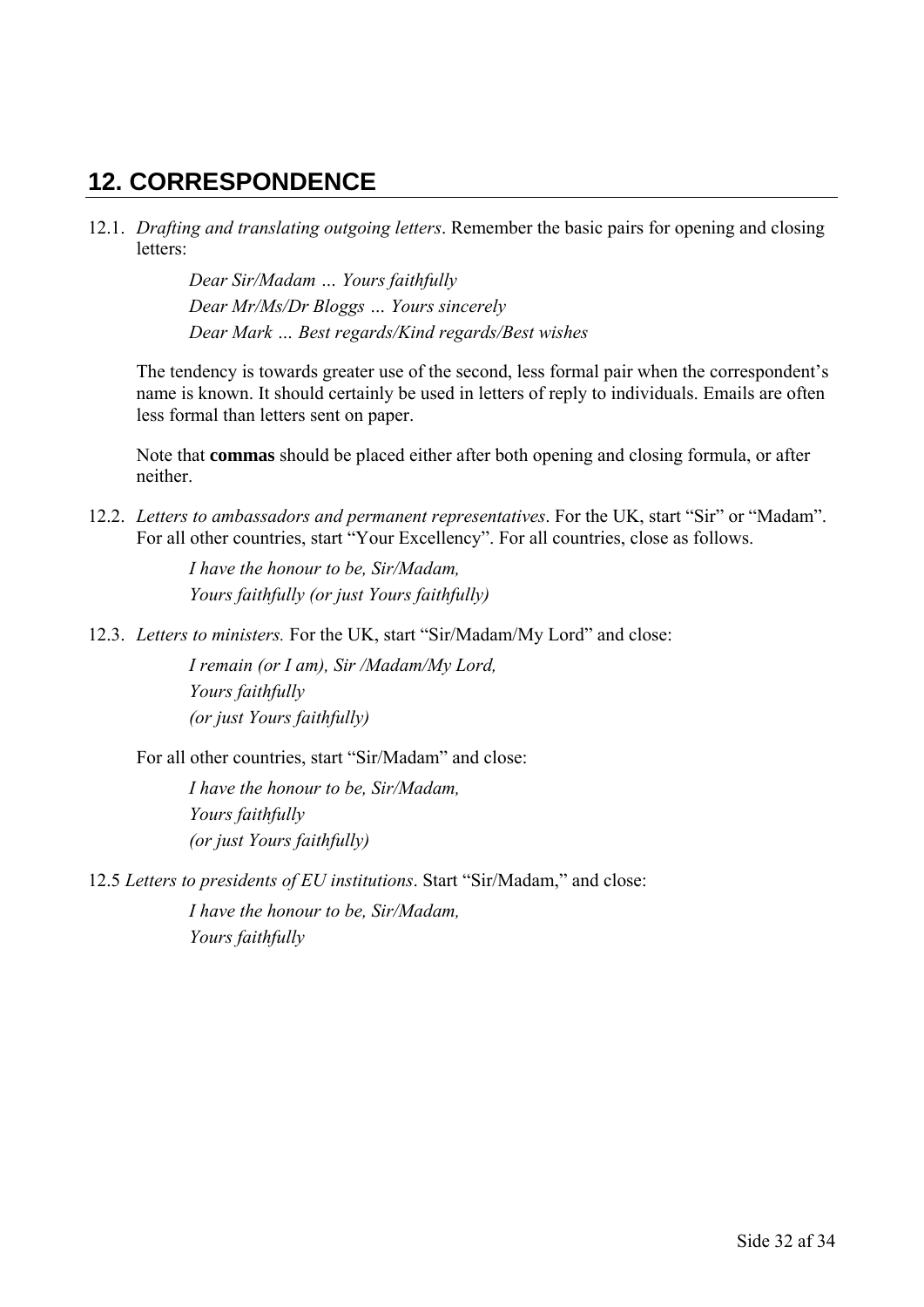## **13. PERSONAL NAMES AND TITLES**

13.1. *Personal names*. Avoid the non-English practice of using the initial for the first name in running text. Wherever possible spell out the first name the first time round and contract thereafter. Thus:

> *Lykke Friis (*first mention*), Ms Friis (*subsequently*) Ralf Hemmingsen (*first mention*), Mr Hemmingsen (*subsequently*)*

If it is impossible to track down the first name, then drop the initial.

- 13.2. *Job titles.* Use upper case for job titles before a name, as this is the person's title: Professor John Doe. However, use lower case after a name as this is a description of what the person does: John Doe, professor.
- 13.3. *Signatures and business cards.* Upper case all words when the title is written below the name in an email signature or on a business card (save prepositions): Assistant Professor, Communications Officer, Head of Department.
- 13.4. *Ms/Miss/Mrs*. As a matter of courtesy use "Ms" in English unless you know that the person concerned prefers otherwise. Ms can be used for both Miss and Mrs.
- 13.5. *Foreign-language titles*. Avoid titles not customary in English, but note that if you use Mr or Ms, you must obviously be sure of the gender of the person in question.

| <b>FOR</b>           | WRITE              |
|----------------------|--------------------|
| Prof. Dr. H. Schmidt | Prof. H. Schmidt   |
| Dipl.-Ing. W. Braun  | Mr W. Braun        |
| Drs. A. Baerdemaeker | Ms A. Baerdemaeker |
| Ir. B. De Bruyn      | Ms B. De Bruyn     |
| Me Reuter            | Mr Reuter          |

13.6. *Doctor*. The title Dr should be given when it appears in the original (except in combined titles, as above), regardless of whether the holder is a doctor of medicine or not.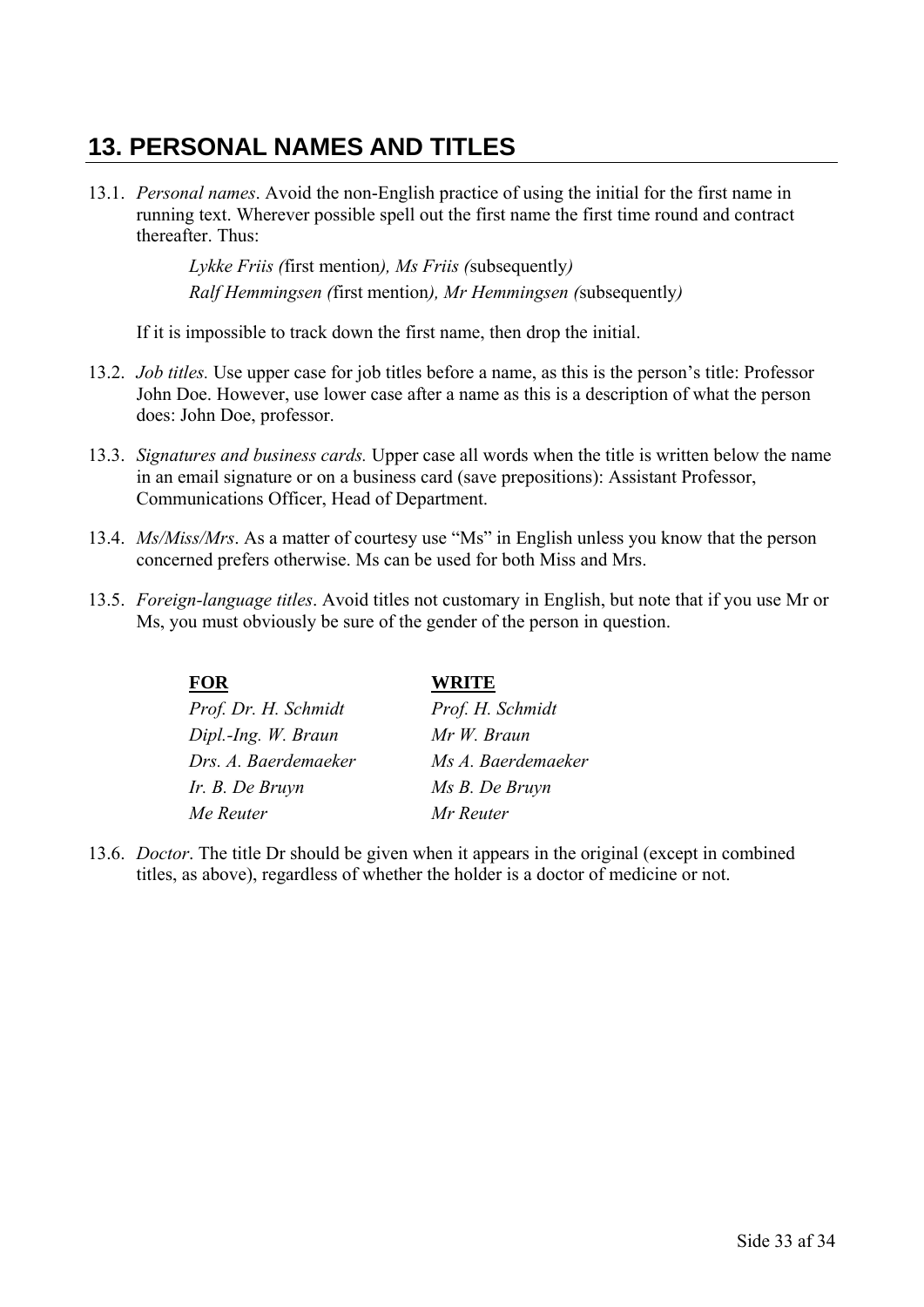# **14. GENDER-NEUTRAL LANGUAGE**

- 14.1. Using gender-neutral formulations is more than a matter of political correctness. Using the generic "he" is incongruous, since our documents are just as likely to be addressed to women.
- 14.2. *He/she*. Avoid the clumsy he/she, except perhaps in non-running text such as application forms. The best solution is often to use the plural (they), which in any case is more commonly used in English for the generic form as it does not require the definite article. It is also acceptable to use forms such as *everyone has their own views on this*.
- 14.3. In some texts, for example in manuals or sets of instructions, it is more natural in English to address the reader directly using the second-person form or even the imperative:

*You should first turn on your computer* 

or

*First turn on your computer* 

#### instead of

*The user should first turn on his/her computer.* 

14.4. *Noun forms*. Use your judgment in choosing noun forms to emphasise or de-emphasise gender. *The policewoman* has arrived, *the dustwoman* has not, and we will no doubt go on using *fisherman* until the culture of fishing communities change. *Pilot* and the like no longer have variants with woman tacked on the front. In some cases a substitute is available, e.g. *firefighters* instead of *firemen*.

For *Chairman*, *Chairwoman* and *Chair* use your discretion. Note that the use of *Chair* instead of *Chairman* or *Chairwoman* is becoming standard in the European Parliament.